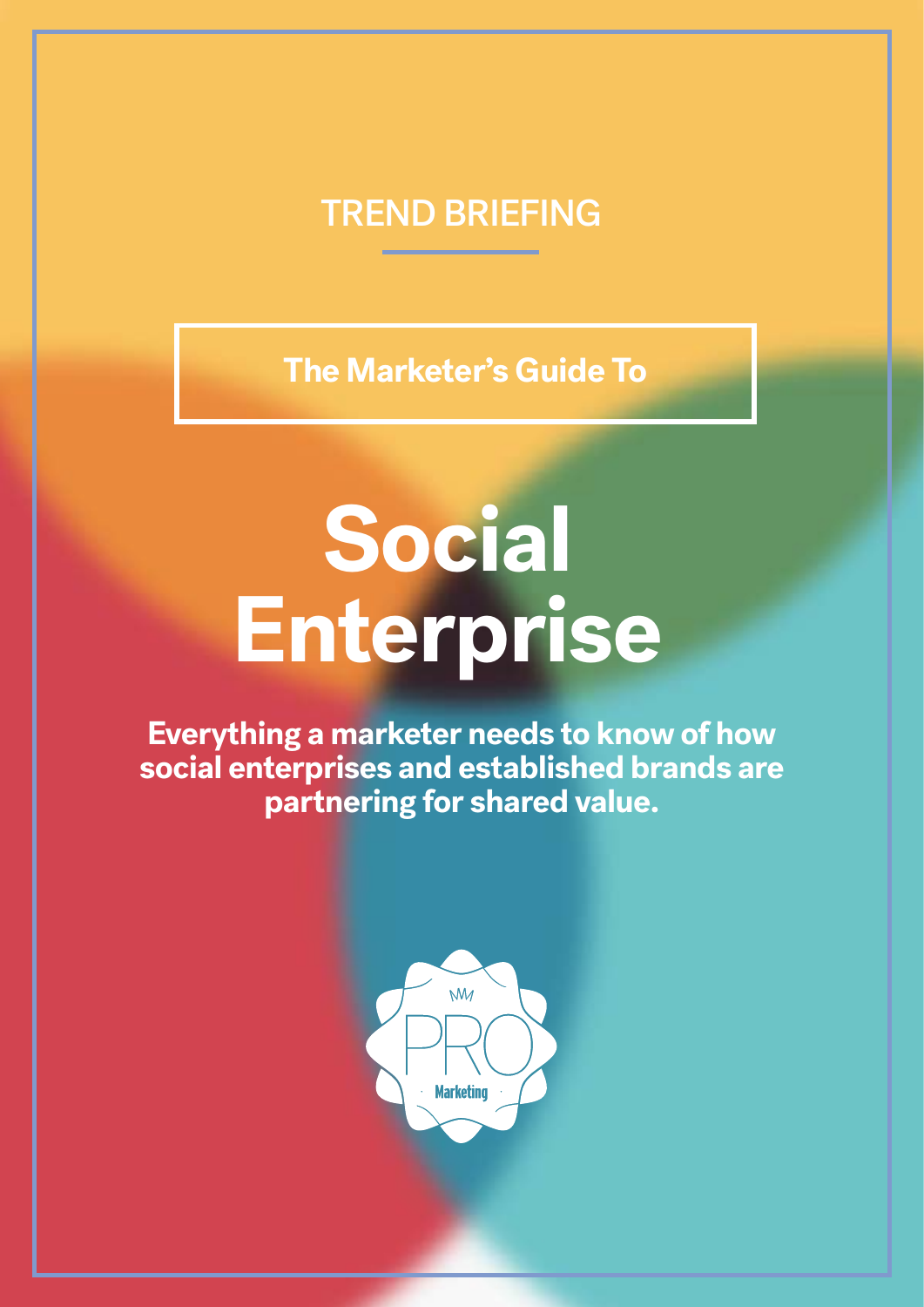

This premium content is produced and published by Marketing, Australia's only dedicated resource for professional marketers.

Marketing Pro members have access to a comprehensive toolbox of premium content.

#### **marketingmag.com.au/pro**

This trend briefing was written and edited by MICHELLE DUNNER.

Many thanks to everyone who contributed thoughts, quotes and words to this report: TOM QUINN of the Future Business Council, DAVID BREEN of ING Direct, ADAM KOSTICK of Gozer and GoodWell, IRA KALB of Kalb & Associates, REZ HAREMI of Essential Need, PAMELA HARTIGAN of the Skoll Centre at the University of Oxford, MARK HEMETSBERGER of Social Traders, CHRIS RAINE of Hello Sunday Morning, ANKIT CHOPRA of Eat Me Chutneys, EMMA COLENBRANDER of Pollinate Energy, NICK BEZ of Mobium Group, DANE O'SHANASSY of Patagonia Australia and ALICIA DARVALL of B Lab Australia. Finally, thanks to the British Council.

## **Marketing**

Publisher PAUL LIDGERWOOD Editor PETER ROPER peter.roper@niche.com.au Sub editor MADELEINE SWAIN Art director KEELY ATKINS Design & digital pre-press MONIQUE BLAIR Advertising enquiries LUKE HATTY Tel: +613 9948 4978 luke.hatty@niche.com.au Subscription enquiries Tel: 1800 804 160 subscriptions@niche.com.au

**www.marketingmag.com.au** 

*Marketing* is a publication of Niche Media Pty Ltd ABN 13 064 613 529. 1 Queens Road, Melbourne, VIC 3004 Tel +613 9948 4900 Fax +613 9948 4999

#### (niche:)

Chairman NICHOLAS DOWER Managing director PAUL LIDGERWOOD Commercial director JOANNE DAVIES

Content director CHRIS RENNIE

Financial controller SONIA JURISTA Printing

GRAPHIC IMPRESSIONS Accounting software

**SAPPHIREONE** www.sapphireone.com



**Marketing** ISSN 1441-7863 © 2015 Niche Media Pty Ltd. All rights reserved. No part of this publication may be reproduced, stored in a retriveal<br>system or transmitted in any form or by any means, electronic, mechanical, ph

**Niche Media Privacy Policy** This issue of Marketing may contain offers, competitions, surveys, subscription offers and premiums that, if you choose to participate. The products of the products of the products of the produ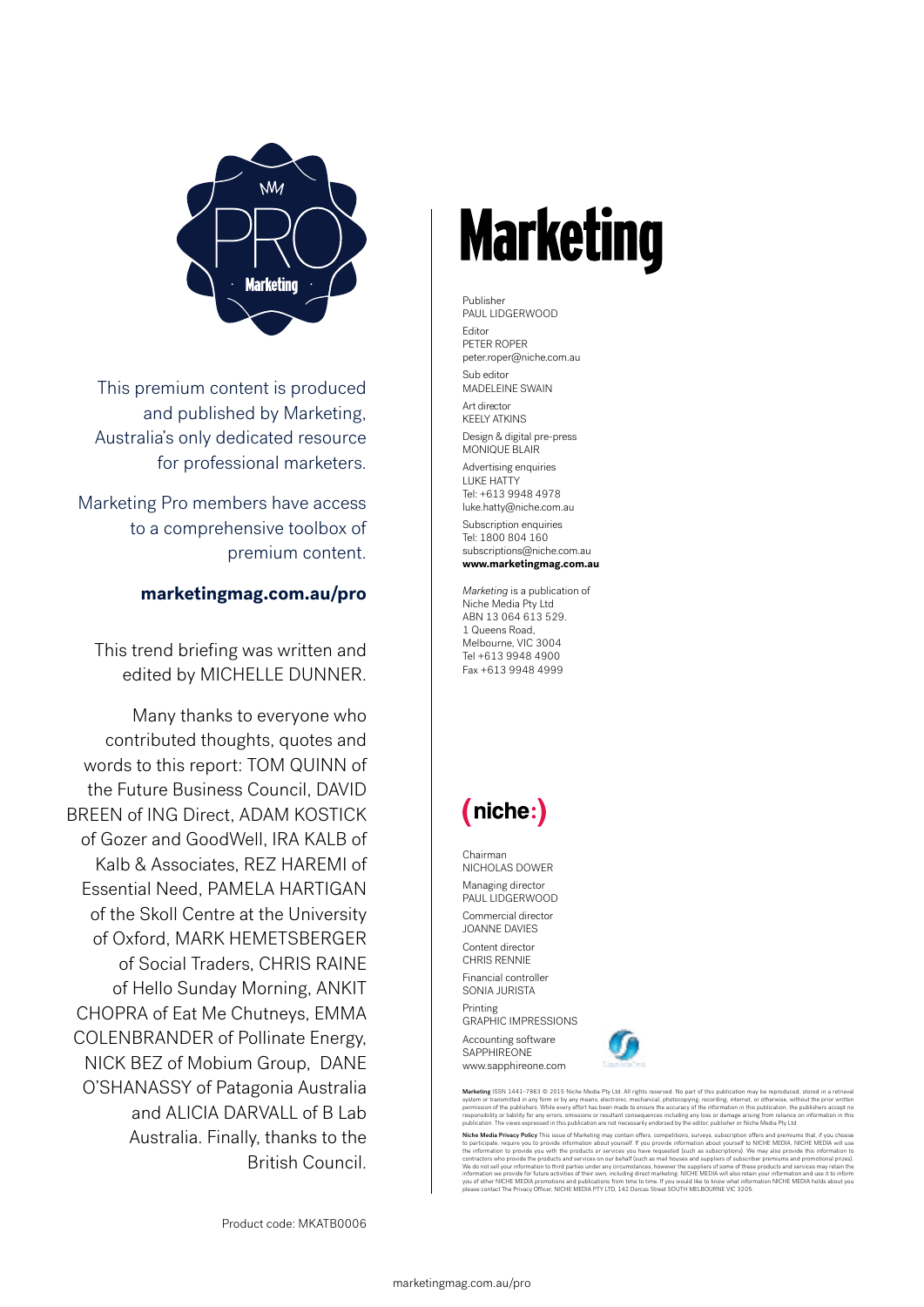## **Contents**

#### **04 Foreword**

**Tom Quinn,** executive director, Future Business Council

**05 Infographic**

*What will social enterprise look like in 2020?*

#### **06 Feature**

*The social enterprise groundswell*

Social enterprises and B Corps are cresting the burgeoning wave of responsible consumption. But what's in it for brands? A sustainable future, as **Michelle Dunner** reports.

#### **11 The debate**

*Debating: "Can social enterprises thrive in the face of bureaucracy?"*

Respondents:

- ✺ **David Breen**, Head of Corporate Affiars at ING Direct
- ✺ **Adam Kostick,** strategy director at Gozer and founder at GoodWell
- ✺ **Ira Kalb**, president of Kalb and Associates, and assistant professor of Clinical Marketing at USC
- ✺ **Carolyn Butler-Madden**, managing director, Sunday Lunch
- ✺ **Rez Haremi**, CEO at Essential Need

#### **17 Opinion: Time for some mythbusting**

Going beyond the myth of the 'heropreneur' to change generational and conusmer trends is the key to successful enterprise, says **Pamela Hartigan**, director, at Skoll Centre, Saïd Business School, University of Oxford.

#### **20 Opinion: Marketing the invisible category**

Do we need a framework at government level to maximise the value from social enterprise, asks **Mark Hemetsberger**, head of marketing at Social Traders.

#### **20 Opinion: A model partnership**

Brands have much to gain through the right social enterprise partnerships, writes **Chris Raine**, CEO of Hello Sunday Morning.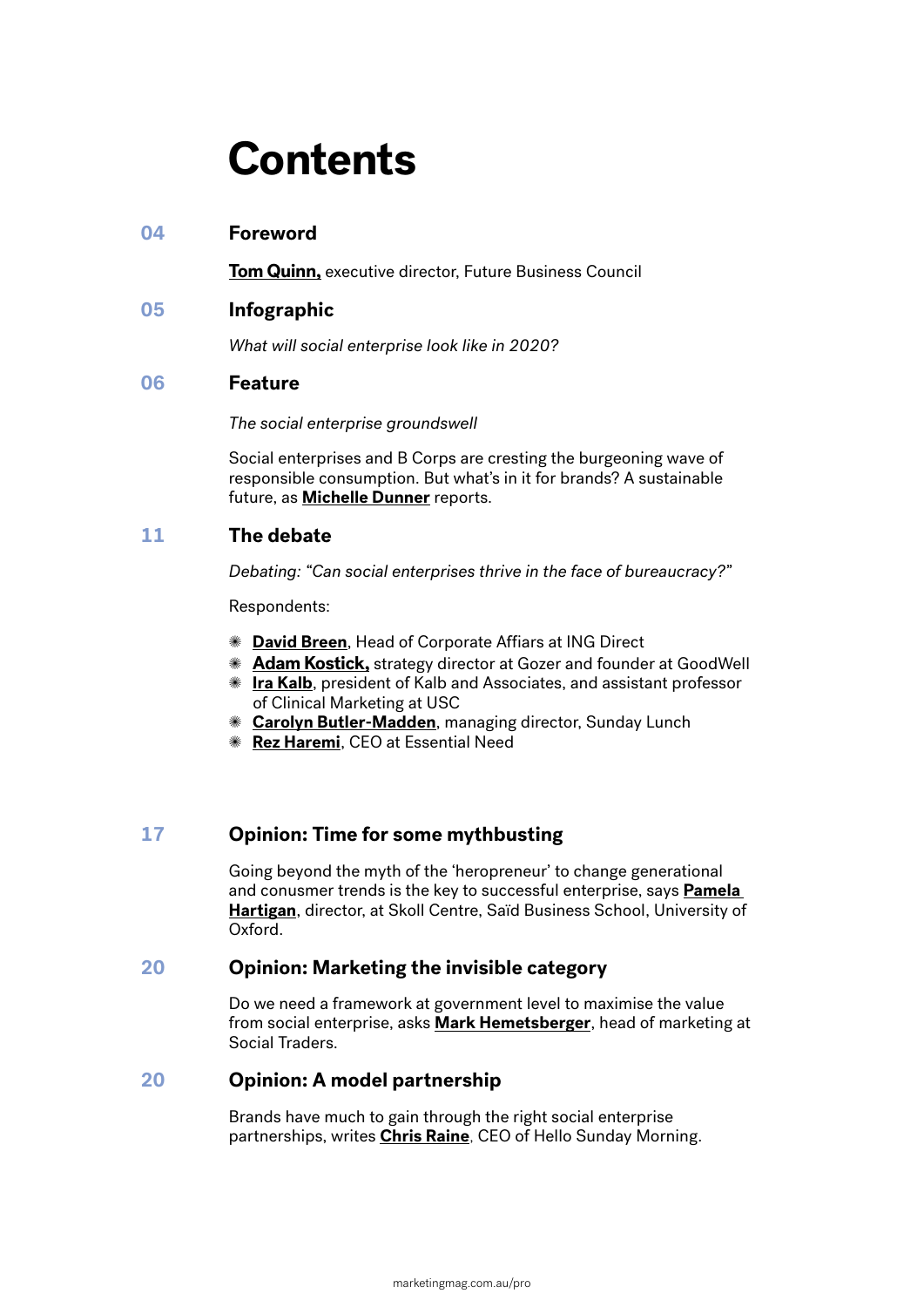### **Foreword**

#### **Tom Quinn, executive director, Future Business Council**

Beware the business guru who proclaims that social enterprise, in any of its forms, is a fad. Sustainable, ethical demand is far from a novelty – it's a sustained, systemic transformation of our economy and will rival the tech boom.

There's already a multi-trillion dollar market for sustainable products and services, and future consumer demand offers an unparalleled growth opportunity for forwardthinking companies to become 21st century market leaders.

We're talking an enormous range of products and services that we use every day. It's not just about things like organic food, even though that area has moved solidly away from the fringe into the mainstream in recent years. It pervades every aspect of business – just look at what's happening in superannuation. Leaders like Australian Ethical and Future Super are growing rapidly and quickly approaching \$2 billion in assets under management between them.

At the other end of the scale, there is a host of strongly-growing start-ups capitalising on demand for innovative, sustainable and fair products in every sector. These include cleaning sector leaders like Ewater Systems that are pioneering chemical free industrial scale cleaning solutions; Kusaga Athletic, focused on ethical, sustainable sports wear, and trend setters like JetCharge that are making electric car charging accessible from the supermarket to the apartment. While companies like these are just starting their business journey, their very existence is recognition that consumers now demand products that better align with their values.

This has given rise to new business models and demand patterns – being met by new companies focusing on the principles of social enterprise, social entrepreneurship as well as the rise of B Corps and existing

organisations seeking to evolve and develop

Companies must adapt to this trend, or they will fail. It's about more than just marketing a product as green or ethical. Consumers are wise to that kind of ploy and the backlash for products that don't measure up, or brands that seek to overstate their credentials is unforgiving. Greenwashing and window dressing are judged harshly in the market – just look at the Volkswagen example.

But it's more than alignment with these new market values. Who wants to be seen as a 'bog-standard' business? Without the will to align with the demands of the 21st century consumer and to become a leader in this period of change, there's a rapidly-growing market sector that will just pass you by.

Some companies will attempt to capture short-term value by talking about how their products and services measure up, but without really doing anything different. Their market position will be eroded and they're unlikely to be competitive in the long term.

While social enterprise is still in its relatively early phases, the implications for those organisations that don't get on board are only too obvious. Just as companies that didn't adapt to the tech boom disappeared, so too will those who miss out on the shift to ethical, sustainable business. We'll see more Kodaks, more Blockbusters.

Sustainable and ethical is the future of business and Australia provides a great environment for companies to move down this path. We have a prosperous economy, a values-led consumer base and an appetite for new products, with high adoption rates.

There's already a multi-trillion dollar global market for sustainable and ethical products. Brands that seize the opportunity today can ride the boom and become the leaders of the 21st century economy. ▲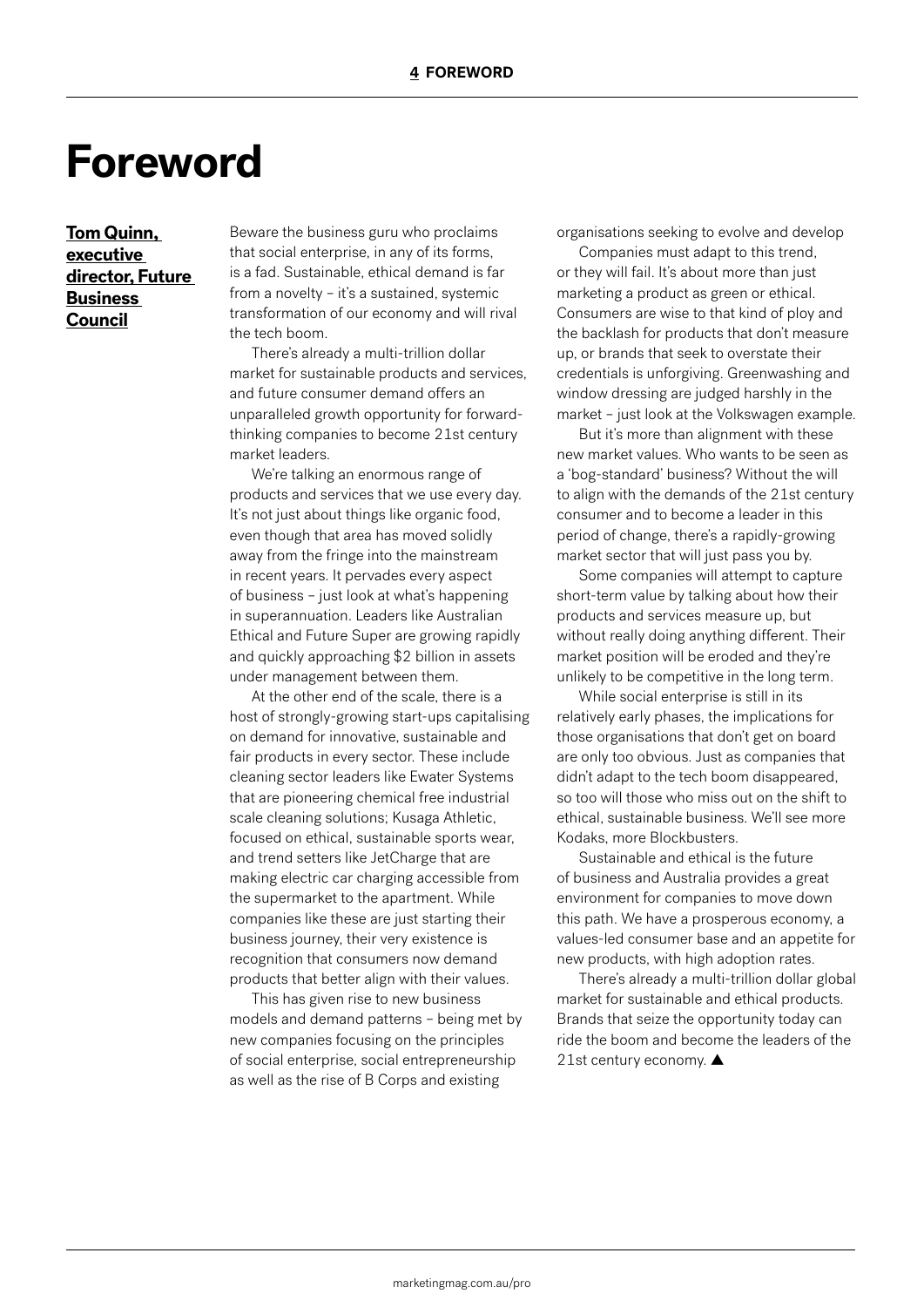## **What will social enterprise look like in 2020?**

The British Council's vision for social enterprise fits into its Global Social Enterprise program that supports its cultural relations mission to build trust and create opportunities between people and institutions in teh UK and other countries. The below diagram was developed from a series of interviews with social enterprise experts. Adapted by *Marketing*.

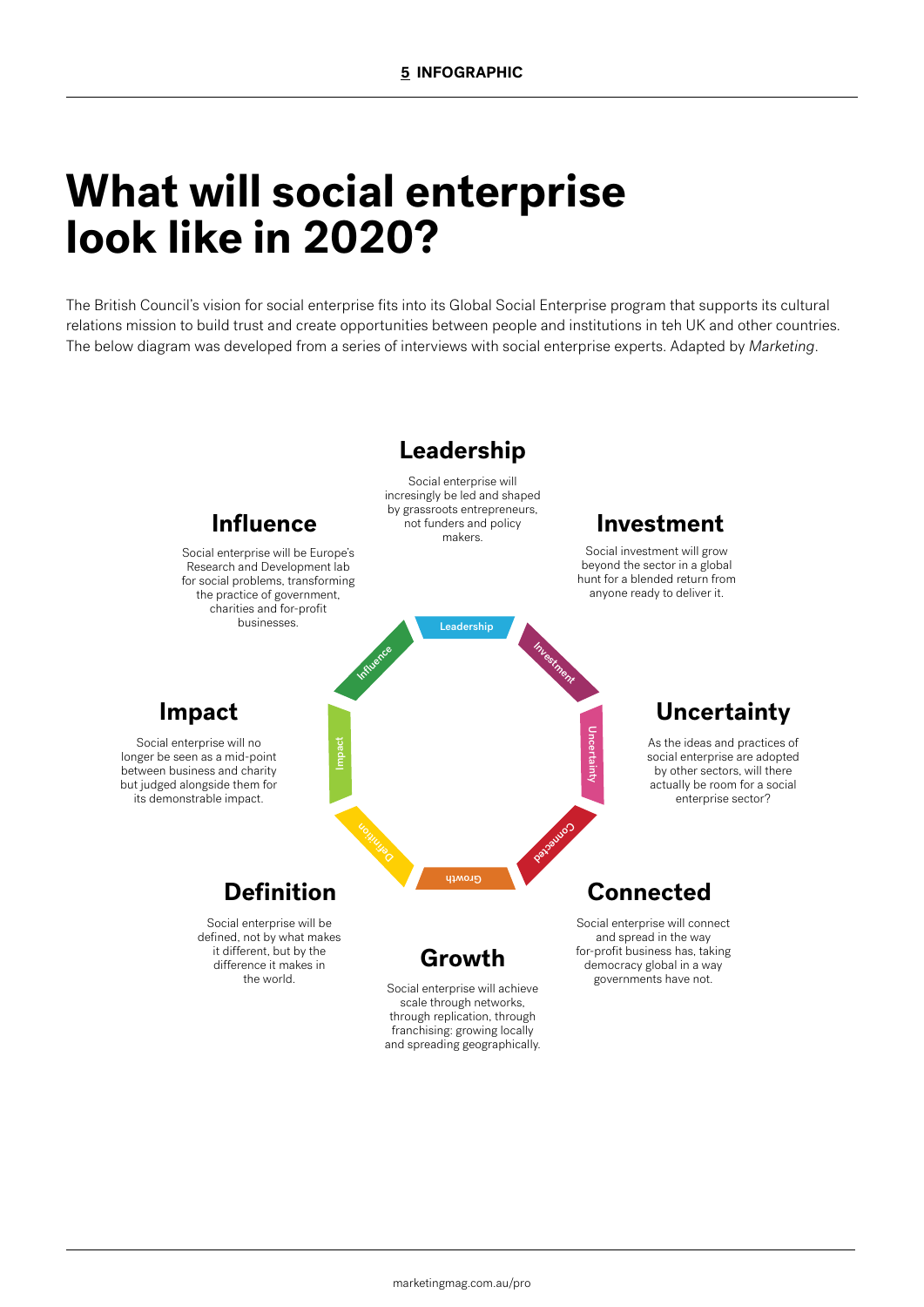## **The social enterprise groundswell**

**Social enterprises and B Corps are cresting the burgeoning wave of responsible consumption. But what's in it for brands? A sustainable future, as Michelle Dunner reports.** 

**There's no greater frenzy of consumerism than Black<br>Friday in the US. The day after Thanksgiving makes<br>Australia's Boxing Day sales look tame. It's an event<br>for which every consumer goods marketer in the country** Friday in the US. The day after Thanksgiving makes Australia's Boxing Day sales look tame. It's an event for which every consumer goods marketer in the country brings out the big guns.

Four years ago, the active wear manufacturer Patagonia used a novel approach for this orgy of acquisition, running a full-page ad in the New York Times with a picture of its best-selling jacket and urging people not to buy it.

While the campaign encouraged reduced consumption, no less than the Harvard Business Review opined at the time that it would drive sales growth for a 'maverick' company. It was right. The campaign resonated with a more environmentally and socially conscious market and that trend shows no sign of slowing.

Social enterprise is now more mainstream than maverick, giving rise to a new business model. Companies have, at their core, the mission of 'doing good' and creating positive social and environmental outcomes – but they're still in the business of making money.

There are a slew of start-ups and entrepreneurs making an impact in the market, like Pollinate Energy, which looks to effect change in urban-poor communities around the world through its sales of solar lights. (See breakout for more.)

Then there's Eat Me Chutneys, which rescues produce destined for landfill because it doesn't meet required aesthetic standards. From the rescued produce it makes 'socially epic chutneys' and is currently Australia's online company that's certified as both Fairtrade and a B Corp. (See breakout.)

Where Fairtrade-like certification schemes focus on the product, businesses can join the B Corp certification scheme by meeting standards of operations and reporting. The general aim is that businesses help solve social and environmental issues as part of their normal operations; B Corp is currently the highest standard for socially responsible businesses.

#### **Demand for responsible consumption**

Research firm Mobium Group says increased consumer interest in healthier and more sustainable product and service choices has clear portents for marketers. Nick Bez, Mobium's research director, says the Australian market for such products has more than doubled since 2007, from \$12 billion to \$26 billion.

"Informed customers are looking to purchase a range of healthy or sustainable goods and services, which include organic food, personal care, cleaning and home maintenance, alternative healthcare and eco-tourism, as well as more ethical choices within their superannuation funds and investments," he says

**"To develop and deliver a product and build a contemporary, modern brand, two things need to be explained – what's in it for the individual, the personal benefit, and what's in it for everyone, the social or community benefit." – Nick Bez, Mobium Group**

"Last year in the US, the Boston Consulting Group (BCG) did a comprehensive study on the factors driving growth in consumer products and found the vast majority came out of products with socially-responsible overlays. The message to FMCG companies was 'take note'. They need to respond or they will get repositioned out of their market."

Last October, BCG published a report on its Perspectives website looking at the European grocery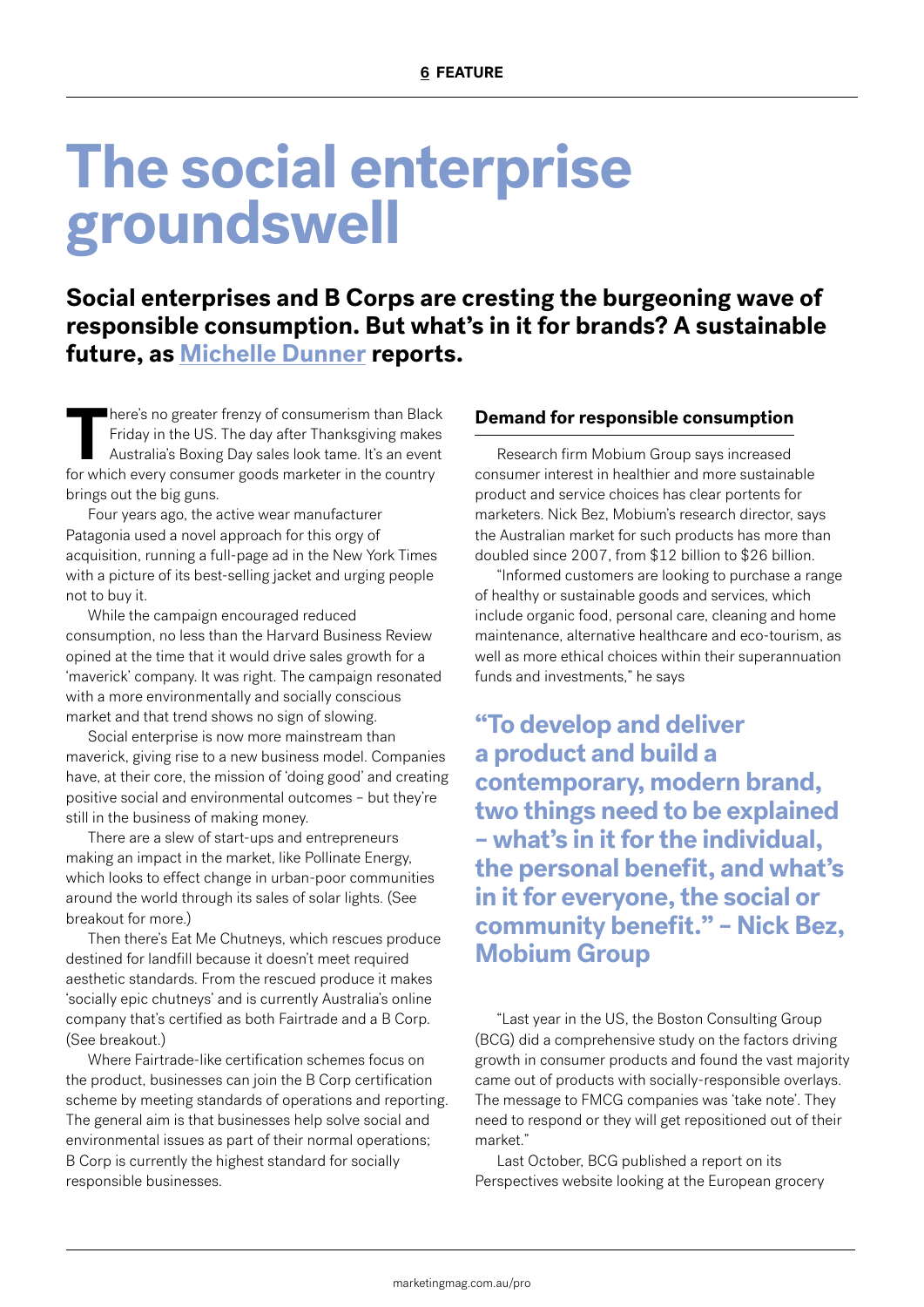#### **Pollinating good work**

**Emma Colenbrander, co-founder and director of Pollinate Energy, is nervously anticipating the finals of Chivas Regal's The Venture, a search for the world's most promising social entrepreneurs. Pollinate Energy was the first Australian finalist announced for the global competition and is one of 28 start-ups that will compete for a US\$1 million funding windfall in New York.**

**Pollinate Energy sells solar lights through a network of 'pollinators' in India's urban slums. Colenbrander is one of six co-founders (pictured below). "When we started, we wanted to demonstrate that the poor are customers in their own right and should be treated as such," she says. "These slum communities are very marginalised. We saw the demand in the community for access to basic technology that would dramatically improve their way of life."**

**Pollinate opted to work with the 'bottom of the pyramid'. "We're not the only organisation working to sell solar lights in India, but our point of differentiation is working in the urban community. We also provide finance and ongoing servicing, to ensure a sustainable solution."**

**"We have no formal marketing except demonstrations of the product in the** 

**community, conducted by our Pollinators who wear bright yellow, branded t-shirts. They speak the language and understand the culture.**

**"What we do is highly scalable. This year we plan to open in two more Indian cities and at least one new country before 2020. There is a huge amount of potential still, with 65 million people living in transient urban communities in India and it's growing all the time."**

**The company hopes to expand its product range to water filters, solar fans and stoves.**

**Chivas says its involvement with The Venture stems back to the company's earliest days, when founders James and John Chivas were 'entrepreneurs with a social conscience'.** 

**"Promoting entrepreneurship is still today at the heart of our community engagement activity across the globe, through a variety of initiatives involving funding and support," says Chivas Regal brand manager, Natalie Latimore. "With The Venture, our aim is to enable innovative social entrepreneurs to not only achieve their mission, but also to inspire others to join the movement. We need to start looking out for future generations. And what better way to do this, than sparking inspiration to do so?"**

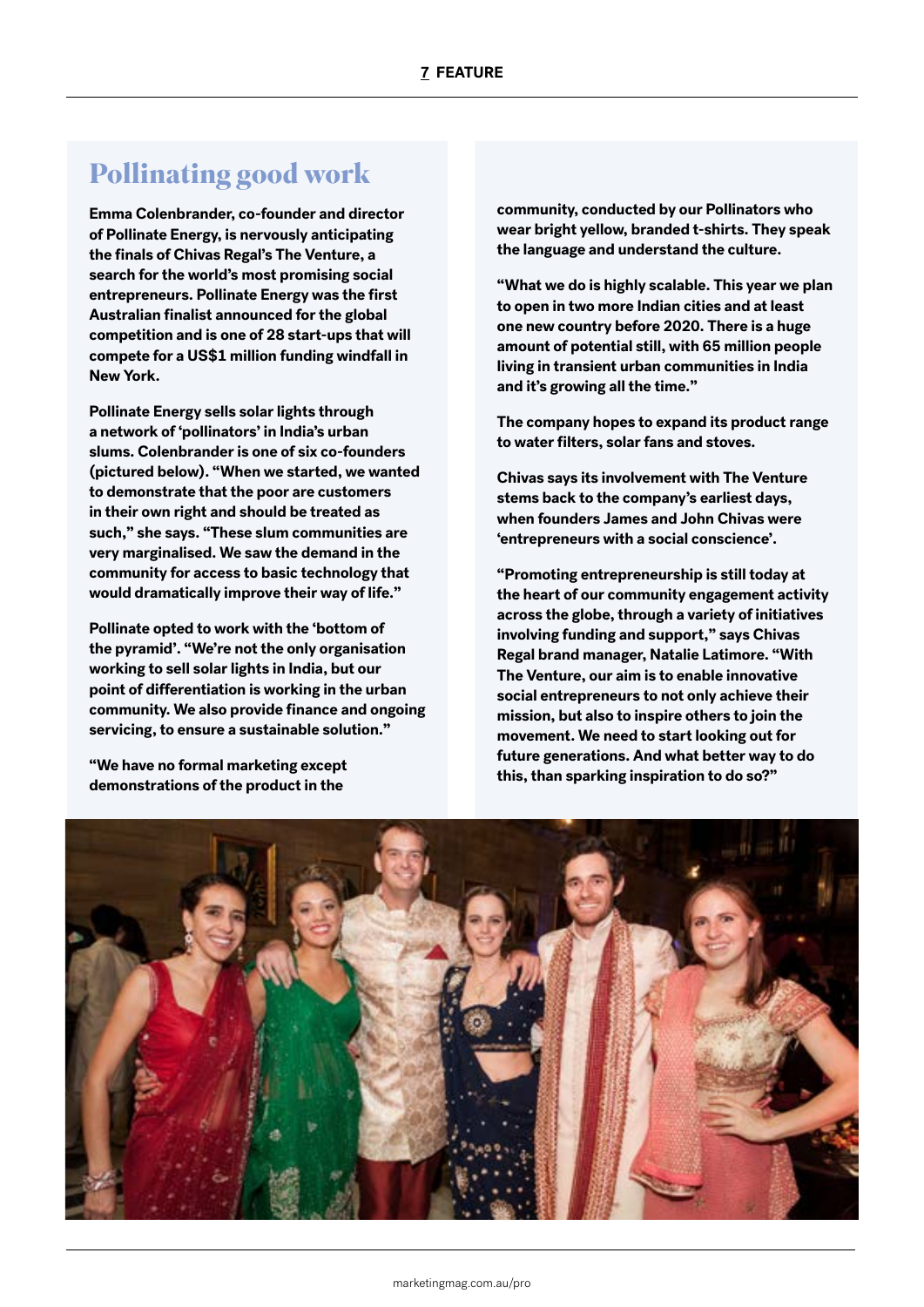market. The authors concluded that responsible consumption (RC) brands are one of the rare pockets of growth in this market, because of consumer demand and, as a result, 'A' brands – those with high-volume, quality-oriented products that have long dominated most categories – are losing out.

"If A brands can't maintain their leadership in product and marketing in this surging new area, they may put even their mainstay non-RC products at risk," the report said.

"There's still time for A brands to make up for their slow response to RC's popularity, but they face a challenge. Consumers are buying from speciality and private labels even when the A brands offer RC product extensions. In focus groups, consumers showed greater scepticism toward RC claims by A brands than those by retailers. The A brands' legacy of powerful positioning around conventional products may now be getting in the way of credible RC offerings. That's especially true when a well-established brand's attributes do not seem to support RC claims."

It's a sentiment echoed by Patagonia Australia's general manager Dane O'Shanassy. "People care about doing good for the planet and finding out about people doing the wrong thing is very prevalent and easy to do.

"But there's also a commercial reason for doing the right thing; not just because the company founder or CEO is a generous person. This is a point of difference for our brand. We became a B Corp because we wanted to send a clear message to our customers about our values.

"If your car breaks down, you don't immediately throw it on the scrapheap and go out to buy a new one. We're trying to give our customers similar cause to reflect on clothing. Something goes wrong – fix it. And we're here to help.

"Other brands, other sectors are aware of the level of consumer sentiment and the opportunity presenting itself and marketing themselves in a different way. Ultimately, for this to succeed a company needs two things – commitment to change at the very top of the organisation, and to provide a product that performs. The needs of the customer must always be met first."

O'Shanassy says, outside of Patagonia's experience, the popularity of organic produce is a great illustration of changing consumer preferences. "It's moved from being a hippie thing to a health thing – for people personally, for society and for the planet."

Bez agrees: "Nutrition has been a starting point for a lot of people. Australian Certified Organic does a snapshot of the organic food market every two years and its retail value has grown from \$200 million in 2002 to be worth well over \$1.4 billion today. It's a combination of customers making active choices in this category, as well as greater product availability. It's also gone mainstream. Coles and Woolies in particular are putting together strong **"Business models that operate without taking account of social and environmental outcomes are dated and vulnerable to rapidly changing consumer preferences." – Tom Quinn, Future Business Council**

#### **Not just greenwashing**

B Lab Australia and New Zealand executive director Alicia Darvall says certified B Corps need to transcend financial metrics. "The company must consider all stakeholders, not just shareholders. B Corp certification becomes the mark of a company considering all elements of its supply chain.

"B Corps have a social or environmental mission at their core and hold themselves to greater transparency. They are for-profit businesses, trying to use their business operations to save the world, but the certification process means they have to demonstrate they're walking the talk; it's not just greenwashing."

The B Corp network has been established for about nine years in the US. "It provides a set of leads in the US and increasingly Europe and the UK, which is a good tool if you're looking to export. The certification is becoming increasingly desirable at a tender level."

Darvall says the number of Australian B Corps has doubled year on year. "We had 45 at the end of 2014, 93 last year, and are hoping to have another 100 this year," she says. "I know we have two businesses with a turnover of more than \$100 million coming online soon. My priority is to have manufacturers of more consumer-facing products become B Corps and help spread the word at that level.

"There are a lot of people still asleep at the wheel. It's the role of the individual consumer, investor, employee to hold business accountable for how they're going to change the world.

"For me, the risk for brands is that they don't embrace the principles of B Corps. If they're going to sign on they need to do it with a long-term view embedded in their company."

While interest from multinationals is growing, institutional barriers are imposing. To make progress in this space, B Lab established a Multinationals and Public Markets Advisory Council late last year with a two-year mission toward improving impediments.

At the launch of B Lab's UK office in September, Unilever CEO Paul Polman announced the company's participation.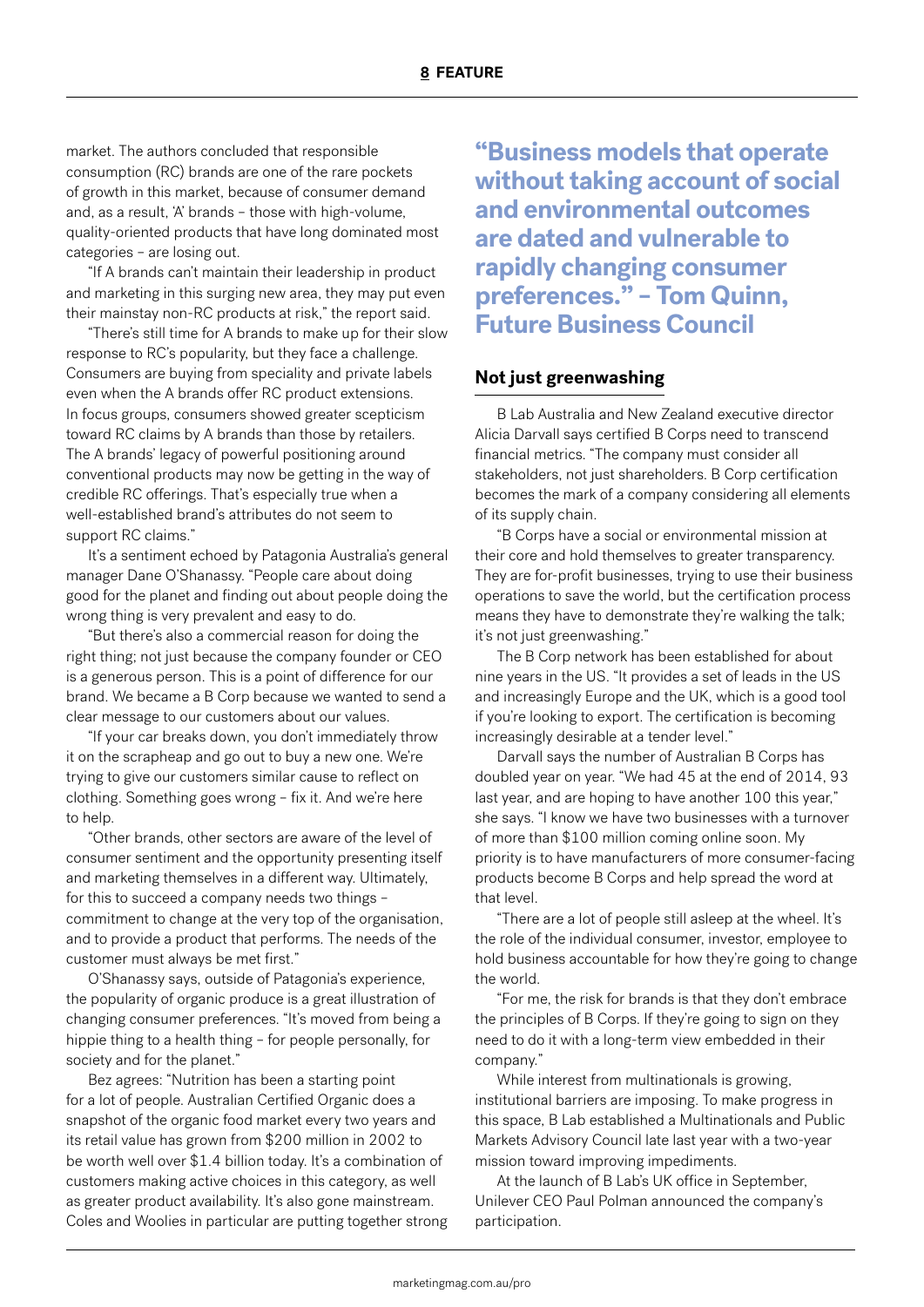#### **A responsible consumption roadmap**

Since 2007, Mobium's Living LOHAS (Lifestyles of Health and Sustainability) report, has been researching consumption decisions by Australian adults and the social trends that drive them. It segments consumers into four groups – Leaders, Leaning, Learners and Laggards.

"Over this period, Leaders have grown from about 7% to 14% of the Australian adult population," Bez says. "They have strong values about their personal health and wellbeing as well as the community and the planet. They don't make compromises. Not only are they high consumers of things like organic food and Fairtrade products, among a variety of other more sustainable options, they're interested in the 'bona fides' of the companies behind the products. For them, having a B Corp certification adds another layer of transparency and accountability.

"The Leaning category covers around 40% of the adult population. They're actively interested and predisposed towards doing the right thing, but make trade-offs for various reasons. The perception and reality of price premiums affects this group. There is a hypothesis that people are willing to pay a premium for a 'feel good factor', but the research does not support this. The reality is the more prices move towards the mainstream, the bigger the opportunity to come.

"Another key barrier is trust. This group remembers greenwashing and, while they don't necessarily associate products or services with that term now, there are entrenched concerns and a great amount of caution, a reticence to take claims at face value."

This is also borne out by the findings from the 2016 'Edelman Trust Barometer'. The communication firm's managing director, Richard Edelman, wrote on The Economist's 'The World in 2016' website that global CEOs are on notice to go beyond short-term gains and new product launches. The survey found 81% of respondents believe business can pursue self-interest while doing good work for society.

Mobium says the Learners, who are typically unsure of where to start in making more sustainable choices, provide a strong potential future market, while for the Laggards, environmental and social aspects are not a strong factor in their product or service choices.

Tom Quinn, executive director of the Future Business Council, says there are still many misconceptions about sustainable or socially aligned products and services being more costly – and not just at consumer level. "Green star buildings can be built for the same cost as traditional buildings, delivering better productivity gains for employees and reduced running costs.

"Whatever the product, at the end of the day it comes down to creating better products, better outcomes for consumers and a better model of business. Sustainability is core to the better business trend. It's no longer just a 'nice to have' element; it's increasingly the new normal.

"Business models that operate without taking account of social and environmental outcomes are dated and are vulnerable to rapidly changing consumer preferences. On

#### **The Australian market for such products has more than doubled since 2007, from \$12 billion to \$26 billion.**

the other hand, companies that are adapting to stay ahead of the sustainability and ethical business trend are wellpositioned to capture significant market share in this new economy."

Mobium's Nick Bez says market cynicism still abounds. "Many consumers who are leaning towards making these sorts of purchasing decisions can feel very conflicted. The businesses themselves need to offer more of a complete marketing and brand story, not just the 'green' aspect.

"To develop and deliver a product and build a contemporary, modern brand, two things need to be explained: what's in it for the individual, the personal benefit, and what's in it for everyone, the social or community benefit. History is littered with product failures where the company's focus has been on everyone and doesn't deliver performance for the individual – when it comes to food, for example, that's essentially that the taste meets or exceeds category benchmarks and consumer expectations." ▲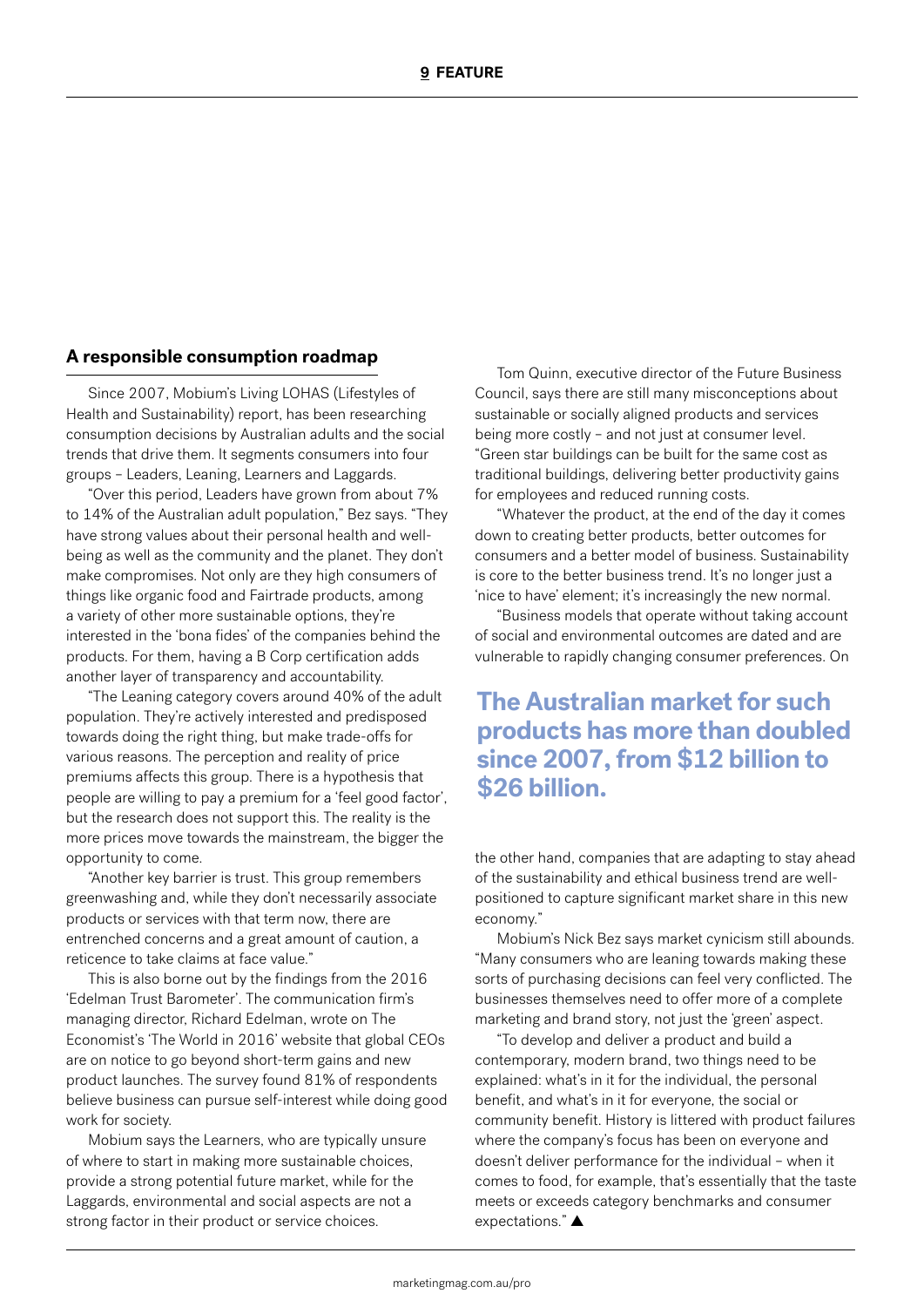#### **A rescue mission**

**Eat Me Chutneys founder Ankit Chopra says it was never his intention to be a social entrepreneur. His family (right) migrated from India to New Zealand when Chopra was a young boy and he remembers the first time he saw fruit and vegetables in the supermarket there. "The stock all looked the same and it was polished. It looked weird to us. We were used to the funky-looking vegetables my dad grew in the backyard."**

**This evolved into a product Chopra named 'Rescue Chutney'. "We learned that there was a whole lot of produce that would get thrown away because it didn't 'look right'. We decided we'd rescue the produce and turn it into something. It's been a great conversation starter and educates people as well."**

**Chopra trained as a chef at a three-Michelinstar restaurant and has also worked at the likes of SAP and Deloitte. He describes himself as a corporate world dropout and now works with his mother, the Chutney Queen.**

**Chopra believes people are willing to pay a premium for a product where they know the provenance of each ingredient has been considered. "So far we've rescued 1.5 tonnes of produce and it's been made into a lot of different chutneys. We've had to break through and educate people on their perceptions of where their food is coming from."**

**The goal for 2016 is ambitious. "This year, we want to save 10 tonnes of produce; it's a big challenge for us as a social enterprise. We want to strengthen the food system as well as shape people's buying patterns. It's a fun way of doing it; not all social issues have to be gloomy."**



**"So far we've rescued 1.5 tonnes of produce and it's been made into a lot of different chutneys… This year we want to save 10 tonnes." – Ankit Chopra, founder of Eat Me Chutneys**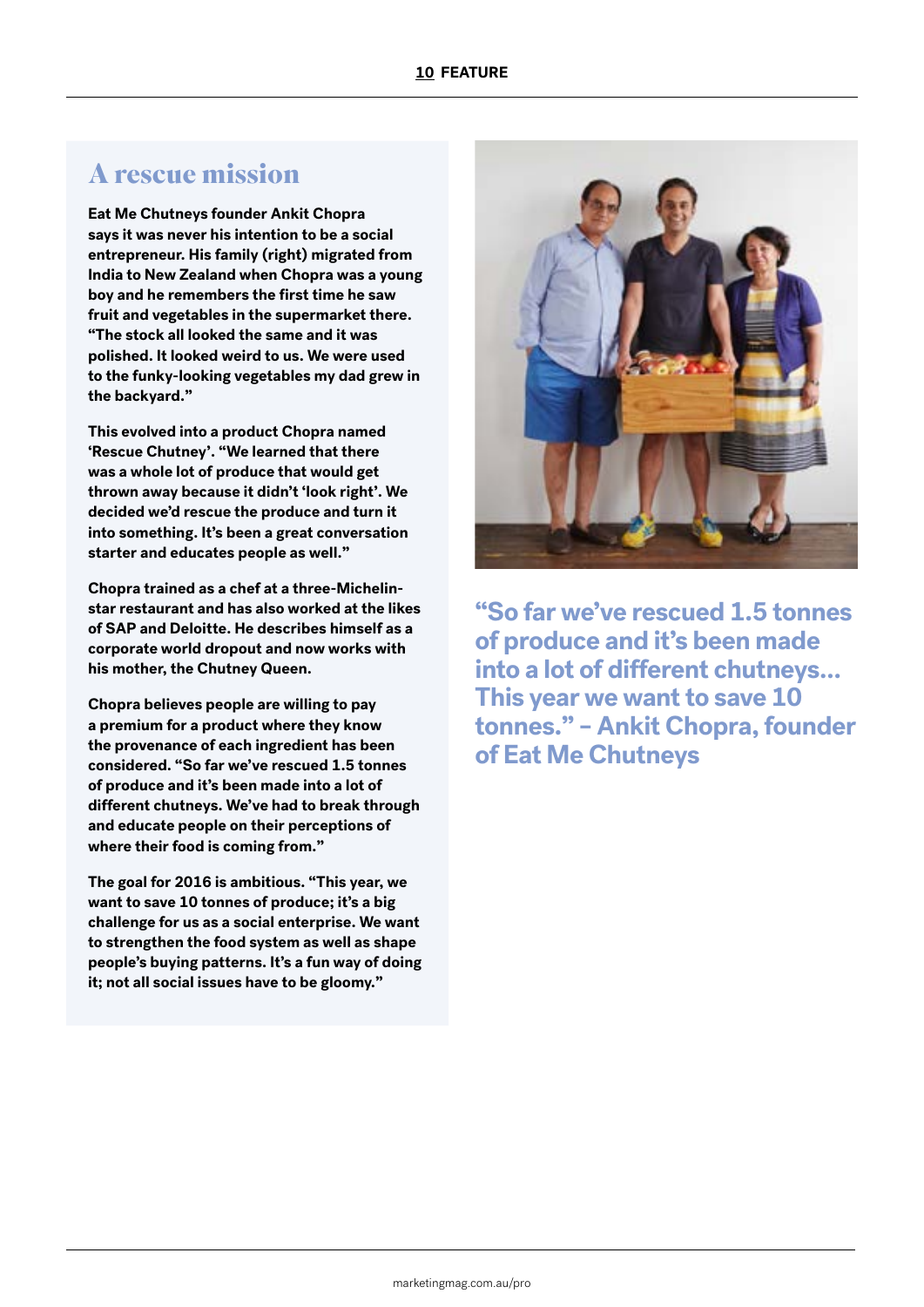## **The debate "Can social enterprises thrive in the face of bureaucracy?"**



**David Breen Head of Corporate Affairs at ING Direct**

#### **POSITIVE**

Social enterprise has become a growing commodity for major corporates in Australia, with many companies seeking to leverage the brand equity of aligning with innovative, entrepreneurial social start-ups.

Large organisations are moving away from more traditional forms of community investment, such as grant-making, in favour of creating shared value by investing their dollars and staff expertise in supporting the growth of social enterprise. They see the social enterprise model as a more sustainable approach to tackling some of Australia's most pressing social issues.

Dreamstarter, for example, is a social impact crowdfunding platform launched by ING DIRECT in 2013. Since its inception, it has supported at least 45 social enterprises in raising over \$600,000 to launch and grow their projects. Thanks to the marketing reach of ING DIRECT, two-thirds of the funds were generated from ING DIRECT customers and the wider community. As a result of this valuable marketing reach, Dreamstarter crowdfunding campaigns enjoy a 95% success rate – far higher than other social

impact crowdfunding platforms.

ING DIRECT is able to use Dreamstarter, and the stories of the participating social enterprises, to help differentiate itself in the market and tangibly demonstrate its purpose – helping people get ahead.

It's particularly valuable for a digital bank to have such an engaging and human narrative to share with customers and staff. Internally, ING DIRECT has seen staff engagement in sustainability rise through exposure via social enterprise Christmas markets, staff giveaways and interactive workshops. It has proven to be an effective tool to enhance the business' reputation as a purpose driven employer.

In return, social enterprises can leverage the credibility, profile and reach enjoyed by larger corporates, as well as access their business networks, expertise and procurement opportunities to help scale their businesses. Social enterprises' stories of sustainable impact are their greatest asset. If they can leverage that by harnessing the marketing power of larger corporates to get ahead, the future will be bright.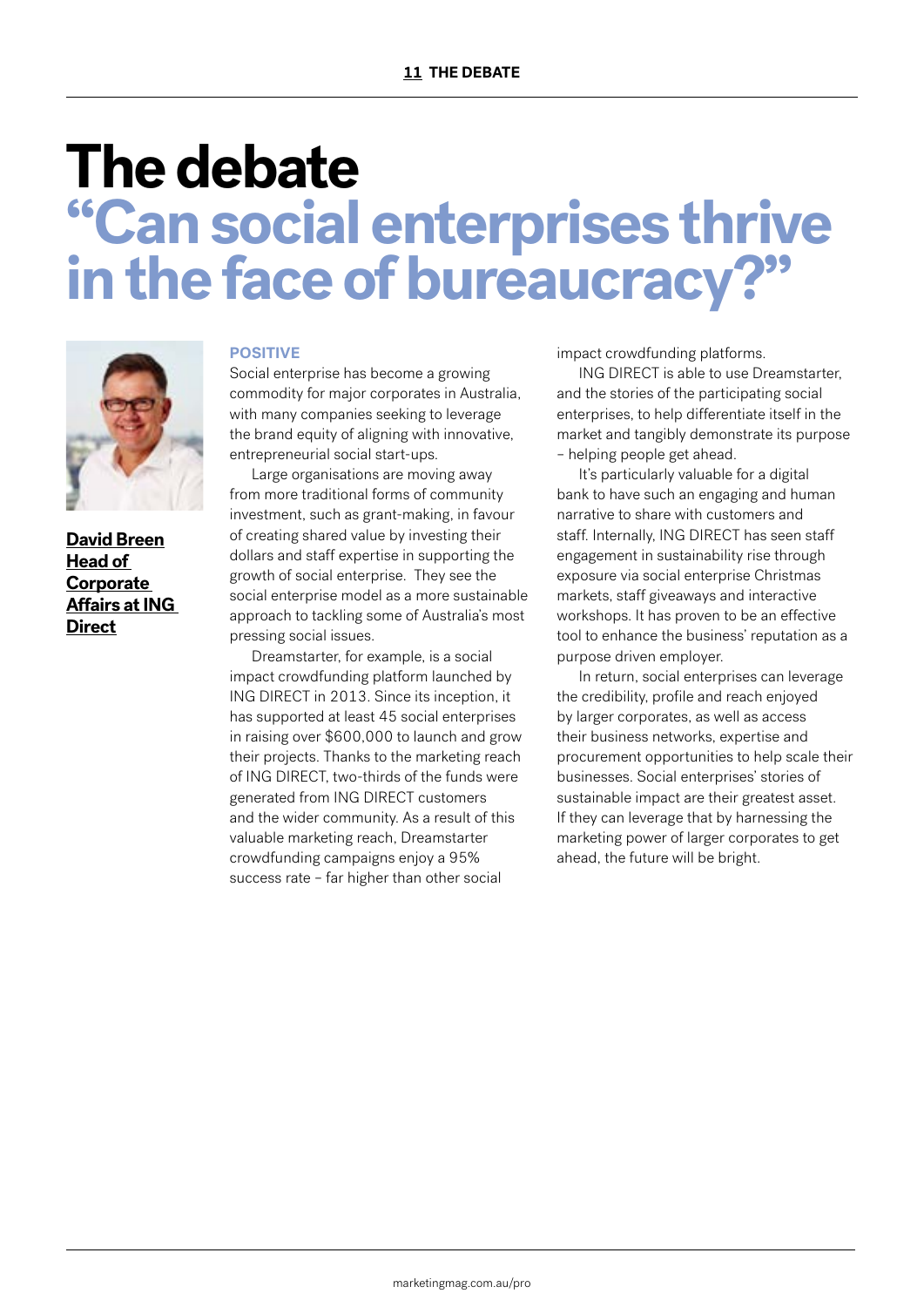

**Adam Kostick, strategy director at Gozer and founder at GoodWell** 

#### **POSITIVE**

Transformational opportunities abound when social enterprises come together with mission-driven service providers to overcome organisational challenges. While these days it feels like every Tom, Dick and Harry champions their flair for communicating the holistic ways social enterprises create shared value (and full disclosure, we certainly do) – the real value-add is a proven knack for operating within the organisational constraints inherent in the social enterprise model.

For example, The Big Issue wrestles with many of the core issues that most social enterprises deal with day-to-day. Operating budgets are kept to a minimum to ensure supported vendors are provided with the maximum amount of income; however, this also means the organisation has limited access to resources, contractors and other 'tools' that could help it be more competitive in achieving its mission.

The potential to contract an external team to provide creative services looked to be an ideal option. It could potentially lower technology running costs, limit the need for continual staff training, improve design quality to increase impact, simplify issues around staffing and leave, and ensure that the editorial team could focus more on what they love best – words.

We assisted *The Big Issue* magazine in finding a solution to this problem by designing an innovative workflow for its publishing process, ensuring that the efficiencies could match *The Big Issue's* budget requirements. The main success of the process was to create a seamless workflow to remove the location barrier between our design staff and *The Big Issue's* editorial staff.

In short, social enterprises are more likely to thrive in the face of bureaucracy with a little help from their friends.



**Ira Kalb, president of Kalb and Associates, and assistant professor of Clinical Marketing at USC** 

#### **POSITIVE**

Yes, a social enterprise can thrive in the face of bureaucracy or any other challenges if the enterprise implements effective marketing strategies.

What makes marketing more challenging for social entrepreneurs is that the target audience tends to be more complex. There is often more than one segment that has to be sold and satisfied. The end user of the products may be different from those that select, purchase and evaluate them.

No problem. That is often the case with many products. It just means that social entrepreneurs need to understand marketing better, so they can successfully market their products to all the constituent groups that need to be satisfied.

The other major challenge is the social enterprise has to typically charge more for its products to realise a profit and pay for the social component. To do that, the branding has to be better, and the other marketing strategies have to be in proper balance and synchronisation.

Ryan Emmons started Waiakea in 2012 to sell a high-alkaline water that is naturally filtered through the volcanic rock of the Mauna Loa volcano in Hawaii. The company grew 4000% from 2012 through to 2015. For every bottle sold, clean water is donated through Pump Aid to communities in Africa.

Waiakea's success cannot happen if social entrepreneurs look at marketing as some dark art or necessary evil. Marketing needs to be given the importance necessary for success. Rather than be neglected, it has to be more effective so that company and social goals can be met. Social entrepreneurs are doing great things. They can only sustain these good deeds if they can also make money.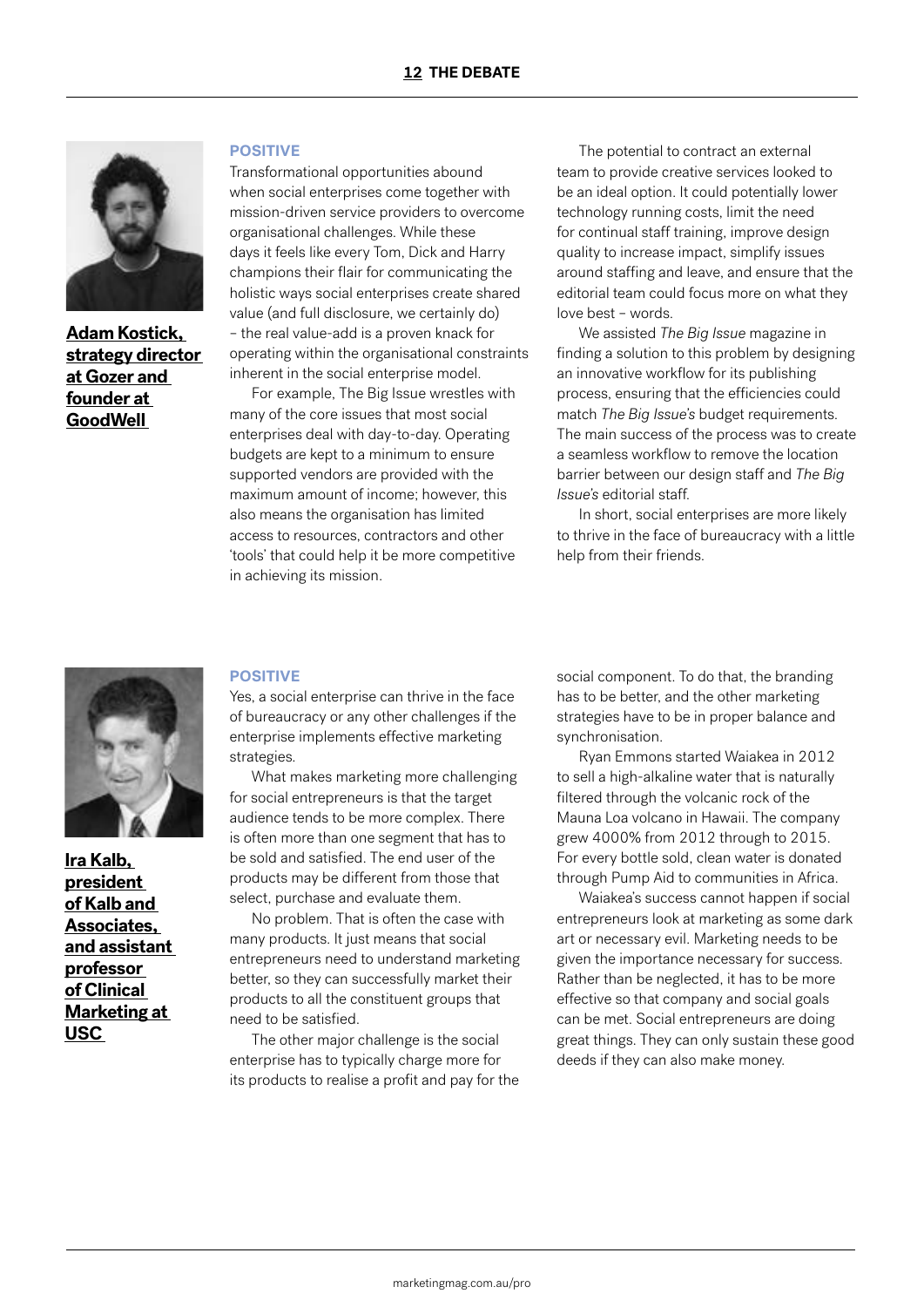

**Carolyn Butler-Madden, managing director, Sunday Lunch**

#### **POSITIVE**

Social enterprise can absolutely thrive in the face of bureaucracy. Two key factors will drive the success of social enterprise businesses and, in the face of these two factors, it's unlikely that bureaucracy can mute their progress, assuming they have a product of similar quality and price to their competitors.

Purpose is front and centre for the world's most successful and fastest growing brands today. Think Apple, Uber, Nike, Lululemon and Airbnb. For social enterprise businesses, 'purpose' – in this case, social contribution – is inbuilt into their brand proposition. They have a story and a reason to exist beyond profit.

People are looking for brands that deliver this. Numerous research studies tell us the same thing. People want brands to stand for something. They want brands to do more for society. And they want brands to make it easier for consumers to do more for society.

Eighty-seven percent of global consumers believe that business needs to place at least equal weight on society's interests

as on business' interest (Edelman 2012 Good Purpose study). People power will be at the heart of the most successful social enterprises. Social enterprises have the opportunity to build brand advocates from the day they launch. If a social enterprise brand hits the right notes, that 'people power' will bring the walls of bureaucracy tumbling down.

A wonderful example of this in Australia is the Thankyou Organisation, a social enterprise that established a range of products from bottled water to muesli and body care products. In 2013, the organisation launched a social media campaign to pressure Coles and Woolworths into stocking its range. It released a video calling on its supporters to upload videos and post comments to the Coles and Woolworths Facebook pages to show they'd buy the products if stocked.

Its supporters responded in droves and, to cut a long story short, Thankyou got its distribution through both Coles and Woolworths. Social enterprise 1, bureaucracy 0.



**Rez Haremi, CEO at Essential Need**

#### **POSITIVE**

In my experience social enterprises can bypass bureaucratic red tape and thrive. It is rather simple to become a social enterprise – connect to great causes and do some really good stuff. No matter what the legal entity is, once a business dedicates more than 50% of its net profits to one or multiple causes that is simply being a social enterprise.

The same rule applies for registering a business and acting as a social enterprise. While doing that can be complex, it doesn't have to be. Anyone can simply register as a sole trader, partnership or company, then trade as a social enterprise. The difficulty can be raising seed funding or establishment costs. Social enterprises have a harder time convincing investors to invest because they are sharing in less than 50% of net profits – and that's an investment buzz killer.

With a social enterprise, it all depends how

the business model connects to a social cause and how much impact it creates. For example, say there are two cafés: Café Brown and Café Green. They both have the exact same coffee, ambiance and price.

Café Green is a social enterprise and for every coffee that you buy, a child in extreme need is provided with 10 days of clean water. Knowing this claim is fulfilled (through trustworthy registered charities such as "http://essentialneed.org/" EssentialNeed.org or the like), would you ever

buy from Café Brown again? If you would, then would you tell Café Brown about Café Green's initiative and give it an opportunity to match it?

I personally think social enterprises create a fairer and healthier society, one where everyone would feel there is more collective care for the common good and that's a more enjoyable community to be a part of. ▲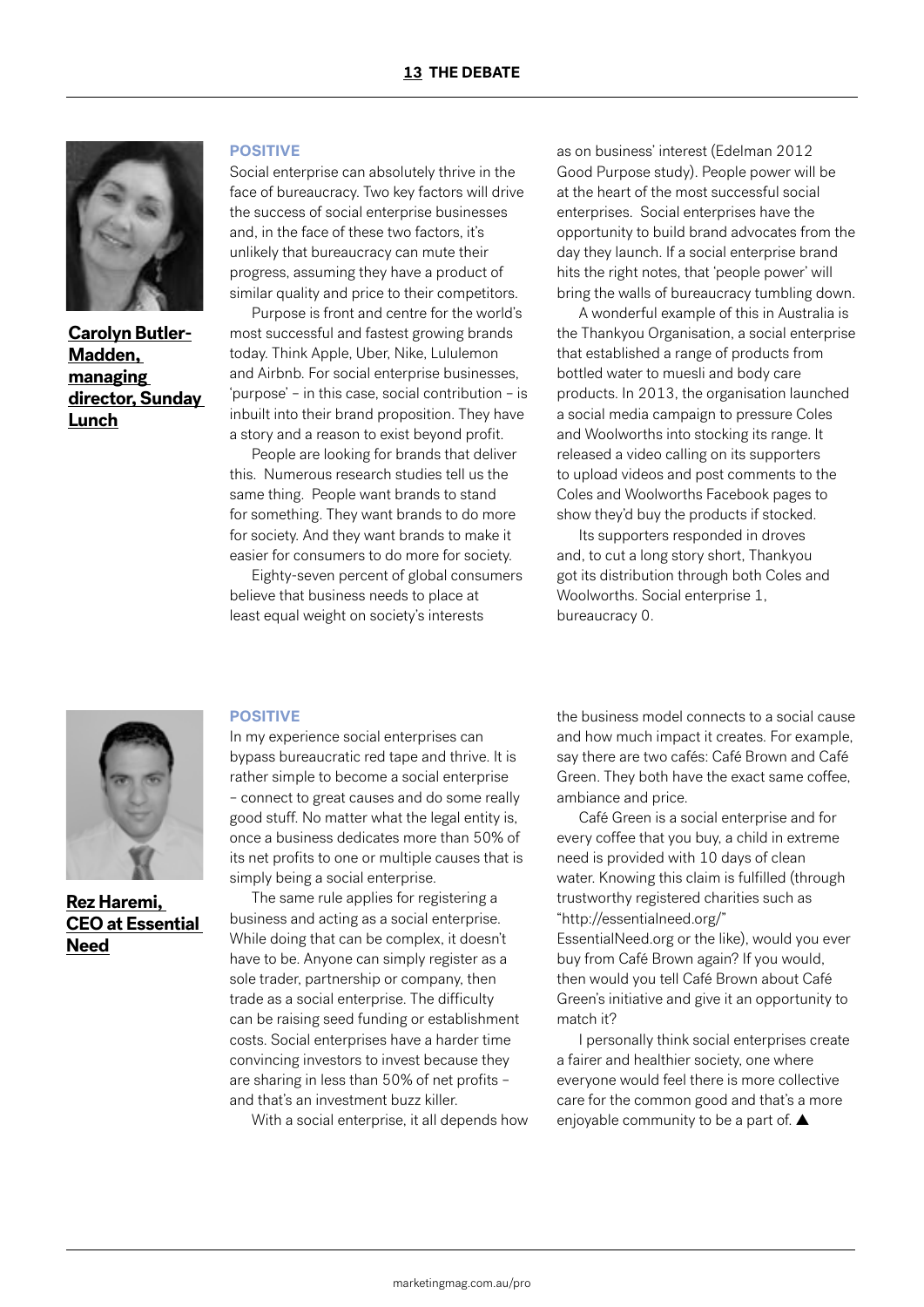# **Opinion: Time for some myth busting**

**Going beyond the myth of the 'heropreneur' to change generational and consumer trends is the key to successful social enterprise, says Pamela Hartigan.** 

While I'm widely recognised as someone who pioneered the term 'social entrepreneur' globally, in the spirit of full transparency, I now feel very uncomfortable with the term and the descriptor used to refer to its starring actor, the social entrepreneur.

While important 15 years ago, these terms continue to perpetuate the dichotomy that there is one place we make money and another place where we 'do good', which is exactly what has led us to the growing inequality and planetary crisis in which we find ourselves. One of the most welcome trends in recent years is the recognition that these spheres can no longer be separated if we are to survive as a people and a planet.

Back then, those of us leading the movement to globally recognise social entrepreneurship did so by supporting and celebrating the achievements of individual social entrepreneurs, telling their captivating stories. That was important because, in this first phase, we needed role models that could define what these entrepreneurial practitioners prioritised – and what they did not. But a result was that we were seduced into thinking that social entrepreneurs would save the world and succeed in carrying out transformational positive change – creating the 'heropreneur' and accompanying myths that we all love.

**They have identified opportunities where others saw only problems and have persisted in pursuing an endeavour too risky for most.** **Pamela Hartigan PhD is director at Skoll Centre, Saïd Business School, University of Oxford.**

I am not denying that these individuals can be exceptional. They have identified opportunities where others saw only problems and have persisted in pursuing an endeavour too risky for most. Through a combination of persistence and resourcefulness, they catalysed new or better approaches to critical economic,

social and environmental problems. And, to advance their mission of transformational change, they set up their own organisations, some non-profit, but usually income generating – others for-profit, but not profit maximising.

I have now become a spokesperson for advocating a more realistic appreciation of the entrepreneur's role and a deeper understanding that it takes teams and a supportive ecosystem of organisations to make change happen.

Those teams comprise individuals with a diverse array of talents that are critically important to starting up and scaling a successful social venture. Those we have canonised as heropreneurs will be the first to tell you that they could not have accomplished their objectives alone. They have simply been the unreasonable people who wouldn't take 'it can't be done' for an answer.

They have infected others with the notion that a real opportunity exists to reshape approaches and business models, and thus are catalytic forces triggering new ways of tackling an issue where others have given up trying. So, without those teams of talented and committed individuals accompanying these entrepreneurs and implementing those approaches, these visionaries would have fallen short of achieving their goals – and many of them have.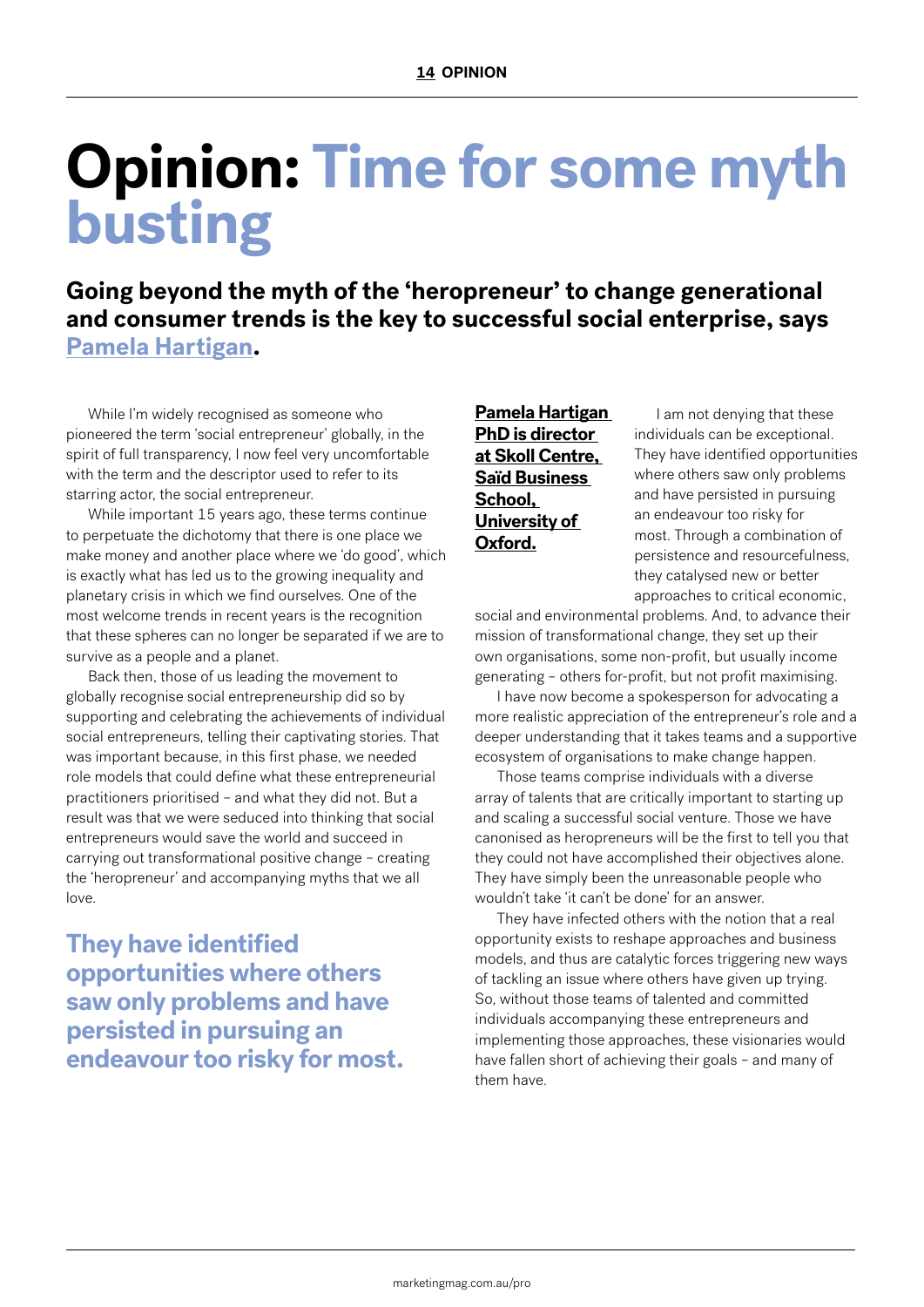This recognition of a systems approach to supporting transformational change has spawned another trend mimicking what has happened in the last two centuries around traditional business. During this time, an entire ecosystem of organisations has developed to support the birth, growth and success of commercial business. These include angel investors, venture capitalists, investment banks, a variety of consulting groups, accounting firms and rating agencies, but also governmental organisations that oversee the execution of responsible business practices, as well as enabling public policies that incentivise the creation and growth of commercial business.

Today, we are seeing a similar ecosystem of actors emerge to support purpose-driven ventures. I know because it seems that the vast majority of my MBA students are eschewing careers in traditional finance or consulting. They want to use their business talents to drive transformational social change and are clamouring to join organisations in this growing ecosystem.

Interestingly enough, a number of traditional commercial companies are recognising changing generational and consumer trends. We are witnessing the rise of 'intrapreneurial teams' driving change from within existing companies, so that they are more accountable for the social and environmental effects of their operations.

They are rethinking supply chains, product lines, new uses of waste and energy, and efforts to engage employees in building more sustainable business practices. This has vast implications given the size of these companies. Their commitment to rethinking how business should be operating in the 21st century (in ways that create value for business and society) is exciting.

My frequent interaction with a growing number of business leaders and the people in their companies has led me to the following conclusion: the current definition of entrepreneurship – whether social or commercial – is too narrowly focused on value creation via new ventures. It focuses too much the entrepreneur and not enough on the activity.

Why is this an exciting concept? Because it recognises that few of us are entrepreneurs – but we can all be 'entrepreneuring', whether we work in an 800-year-old university like I do now, in a publicly listed company, a small or medium enterprise, or in a public sector institution. There are enormous possibilities to drive positive economic, social and environmental change from all these sectors. Entrepreneuring is a team effort and a societal effort.

#### **The epidemic of start-up hubs**

While there are exciting developments to address market and government failures coming from entrepreneuring ventures, there are also traps. Here are three critical ones, although there are others.

Trap one relates to the epidemic of start-up hubs, accelerators, incubators, hack-a-thons and so on. Starting a venture is the exciting part of the journey. But growing the venture so that it has wider impact and endures over time is a wholly different challenge. There is far too much emphasis on start-ups, and not enough on supporting entrepreneurs through the 'valley of death' beyond start-up phase.

Trap two is even greater – the notion that one can come up with a solution to a problem one has never lived or experienced. We do a huge disservice to aspiring entrepreneurs by continually organising business plan competitions and rewarding those who come up with a fancy plan to address an issue they don't understand, have never lived and in a context totally foreign to them. Successful ventures aimed at transformational systems change have spent decades 'apprenticing with the problem', tweaking approaches based on diverse stakeholder feedback, experiencing massive setbacks and, in some cases, failures, only to reboot and go down a different path to achieve the goal. Apprenticing with the problem is the only way to come up with a solution.

Trap three emanates from my living in the UK for the last six years, where government has taken a very active role in promoting what it calls 'social enterprise'. I see the same model being replicated in Australia. For me, catalytic entrepreneurship is about disruption – it is about attacking the root causes of problems that plague us, not about Band-Aid approaches to those issues.

It is understandable that, given the financial and other limitations of governments to respond to the increasing complexity of the problems we face, they now are racing to set up initiatives to stimulate entrepreneurship. But in many cases they confuse the catalytic, disruptive role of purpose-driven entrepreneurs and their organisations with that of charities that assuage persistent problems of poverty, unemployment, housing shortages, health and education gaps, and the like.

And so the tendency is for government to stimulate and fund organisations managed by well-meaning people – but the transformational systems change aspect that often challenges government and the status quo is completely left out.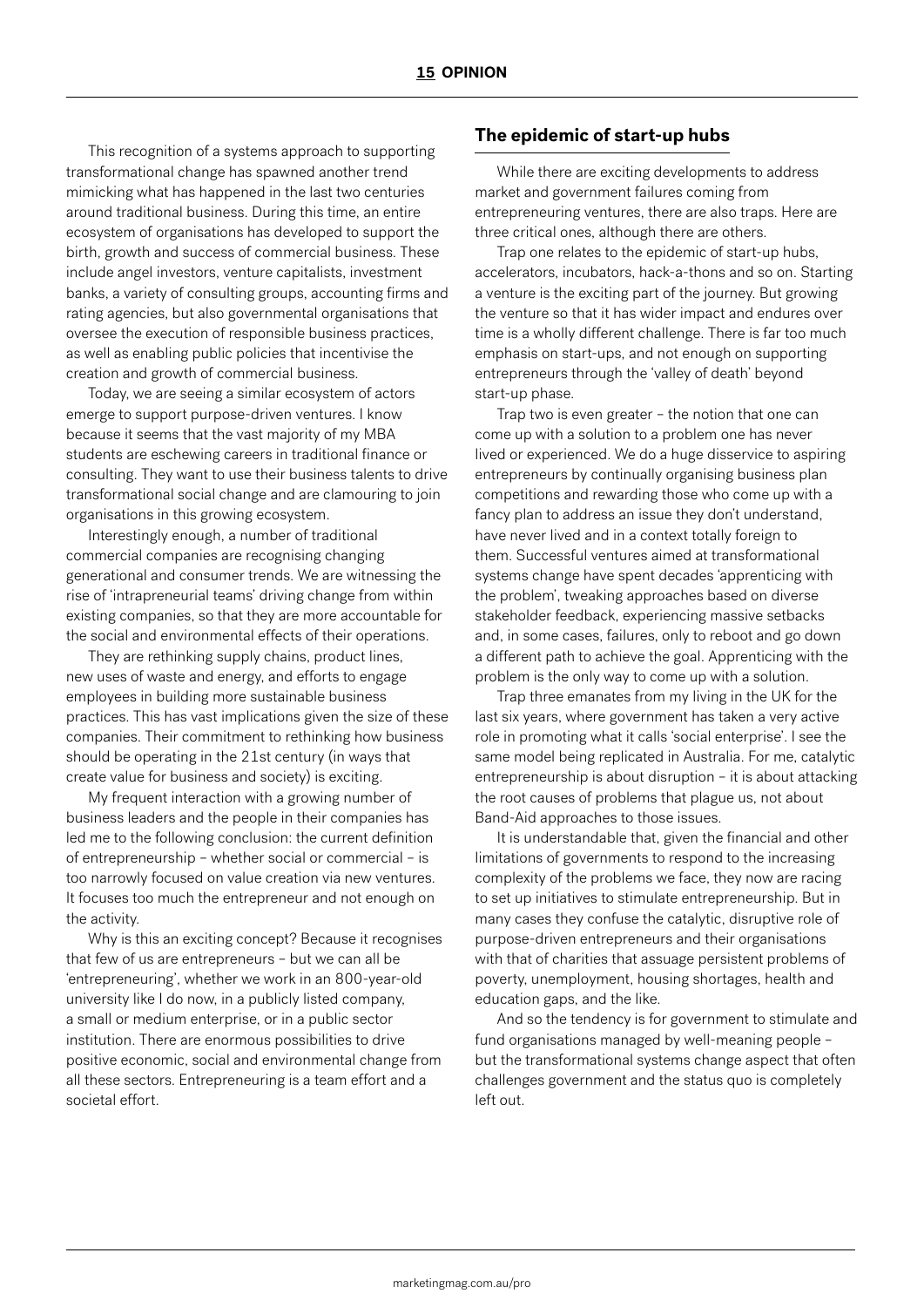But government support is essential to provide the infrastructure – including regulations and policies – that will promote entrepreneurship and incentivise investment from much larger pools of capital, including pension funds, endowments and other fiduciary and commercial capital that can complement and increase grants and concessionary capital. Government is also critical to scale up proven approaches designed and implemented by entrepreneurs and their organisations. But I am less excited about government's role as a direct funder of start-ups, given the role of catalytic entrepreneurial ventures to challenge dysfunctional systems and practices.

**Successful ventures aimed at transformational systems change have spent decades apprenticing with the problem.**

#### **The evolving corporate sector role**

There are a growing number of companies, small, medium and global, that are seriously looking at how to pivot their entire operations so that contributing to solving the world's biggest challenges profitably becomes the company's core pursuit.

The rise of the B Corporation in the US and increasingly internationally, including here in Australia, is an expression of this shift, as is the growing number of global companies that are coming together – even competitors – to review how to embed sustainable practices into their supply chains, how to shift from shortterm to longer-term thinking and practice, bringing along

their shareholders with them.

In that sense, the increasing partnerships between catalytic entrepreneurs and their organisations, and businesses that are seeking to pivot and relearn how they support social benefit as well as financial goals, is particularly heartening. However, I don't want to give the impression that this is becoming the norm or that we are at a tipping point, but we are definitely moving in the right direction – albeit perhaps not fast enough.

Things are changing in new and exciting ways.

Unlike older generations, who sought to wait until they were 50 to 'give back', young people today want to start now to come up with ways to improve the state of our world. They want to do away with the traditional fragmentation that has separated their personal and professional aspirations to create value beyond financial metrics, and this is an enormously exciting reality.

They form part of this great, emerging citizens' movement that is shaking the status quo, propelled by the newest technologies that connect them to one another around the world. This global movement of people is perhaps the most exciting phenomenon of our time. And this is where the promise of entrepreneurial approaches to social change comes in. These new approaches are the harbingers of the types of organisational and business models that our compartmentalised world so desperately needs in order to integrate where we make our money and where we do good, tear down the firewalls between our personal and professional lives, and reap the true value we all should be making to the world. And we all need to construct this together – entrepreneurs will never be able to do this alone.

The practice of purpose driven entrepreneurship as an approach rather than a specialised field is paving the way toward a much larger transformation of capitalism, where the creation of positive social change through markets will be the key to success, rather than the result of a special kind of business. ▲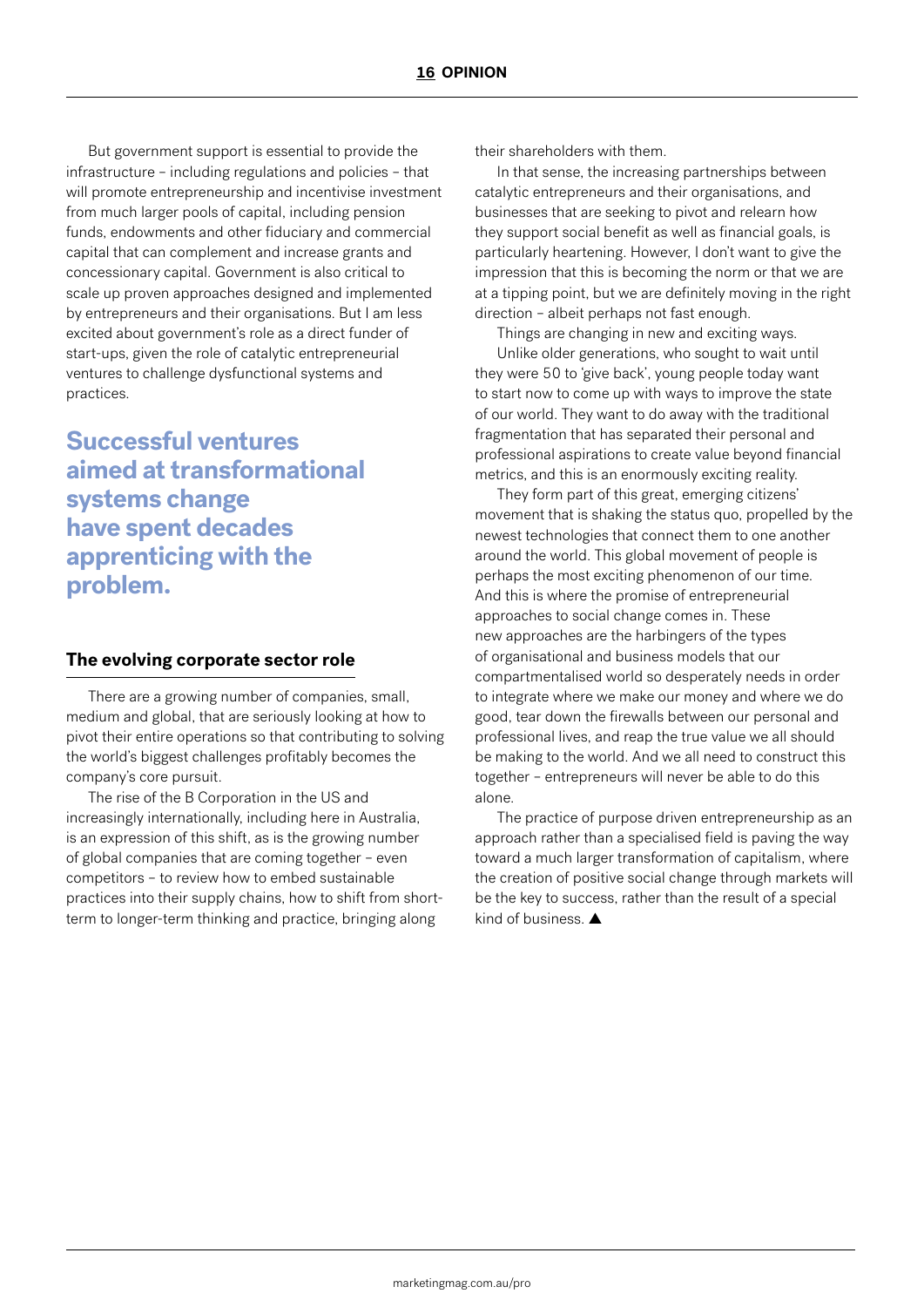# **Opinion: Marketing the invisible category**

**Do we need a framework at government level to maximise the value from social enterprise, asks Mark Hemetsberger?** 

When I first came across the term 'social<br>enterprise' it immediately appealed to r<br>strange thing is, I didn't really understa<br>social enterprise was or what it did enterprise' it immediately appealed to me. The strange thing is, I didn't really understand what a social enterprise was or what it did.

The combination of the words 'social' and 'enterprise' just seemed to make sense. On a spectrum it's a fairly central business model, sitting between traditional charitable or community organisations that support causes at one end and commercial businesses that exist to maximise profit at the other.

By definition, a social enterprise is a business that intentionally exists – using trade to generate revenue – for a social impact. This means it must be led by a social mission or purpose, trade by selling products and services, and reinvest the majority of its income back into its social objective.

In Australia, there are an estimated 20,000 social enterprises contributing around 2 to 3% of GDP and employing around 300,000 people. Social enterprises exist in every industry of the Australian economy, from mining, to hospitality, health, education and retail, and there is the potential to increase their economic and social contribution substantially in the coming decade.

There is, however, currently no social enterprise strategy at a federal or state government level or recognition of social enterprise as a legal business framework. So far, most of the government initiatives relating to supporting the growth and development of social enterprise have been ad hoc and not linked to broader economic or social policy objectives.

In contrast, governments of several other countries, including the US, Canada, Finland, South Korea, Hong Kong, the UK and Taiwan, are playing a proactive role in developing an enabling policy environment for social enterprise.

In the US, for example, government commitment to buying from social enterprise has been reflected in legislation that requires all US Federal Departments to determine if their contract needs can be met by a social enterprise (employing people with a disability) at a competitive price first, before going out to open

#### **Mark Hemetsberger is head of marketing at Social Traders.**

tender. This has resulted in social enterprises securing \$2 billion per annum in government contracts, creating jobs for 50,000 people with disabilities.

The UK is the recognised benchmark for the rest of the

world. Through successive governments supporting and developing the necessary policies and frameworks, social enterprise has grown dramatically in terms of its social impact and economic value to the UK. There, it's estimated that social enterprise employs over 1 million people and generates an estimated £55 billion in GDP (gross domestic product).

So, while Australian social enterprises continue to exist, the real question is: how much more social impact and economic value could the sector contribute through a stronger policy environment and with formal recognition?

This top-level policy issue trickles down into two very interlinked marketing challenges for social enterprise. One is recognition of social enterprise as a category. The other is communicating the value of social enterprise as a category.

#### **Recognising the category**

For social enterprise to reach its full potential in Australia, the general understanding of what a social enterprise is needs to increase.

To become more accessible, digestible, available and readily recognisable to consumers, corporates, government and other social enterprises, one option is to explore a certification system for social enterprise. This would provide a recognised stamp or marker clearly identifying a social enterprise – in a similar vein to the Fairtrade Australia mark for fairer terms of trade for farmers and workers in the developing world or the Australian-made logomark for locally produced items.

We know there is demand for social enterprise. Based on research published by Social Traders in 2014, of the 31 companies that were surveyed (with a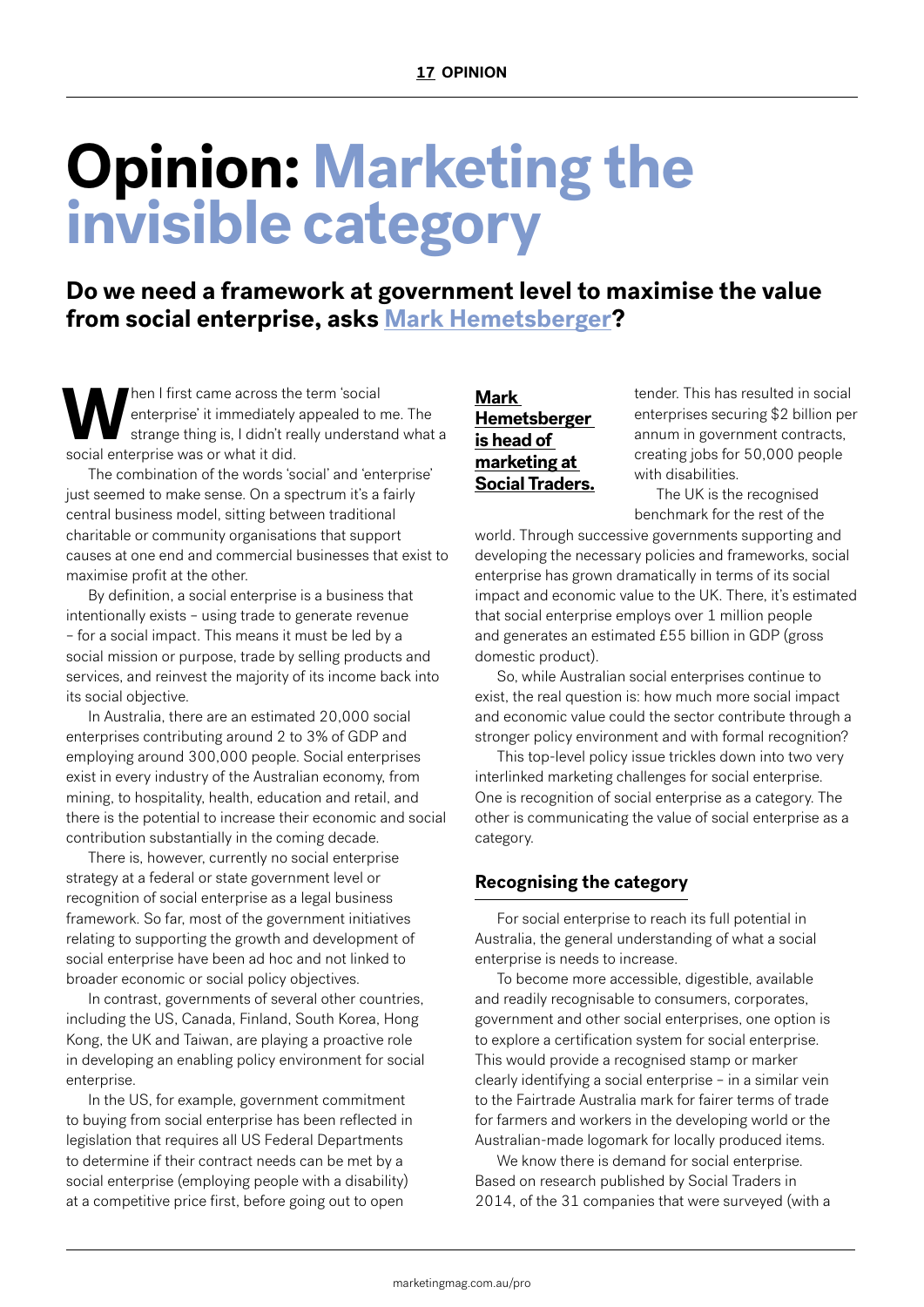market capitalisation of \$221 billion), 11 were already undertaking social procurement (socially conscious purchasing often from social enterprise) in 2012, and 29 indicated an intention to be socially procuring by 2014. Seventy-five percent of participants, when asked, confirmed that accreditation or formal certification would assist with the implementation of social procurement, in particular when it came to buying from social enterprises.

In the absence of a certification system for social enterprise, it's simply not possible for the average buyer to understand which businesses are social enterprise and which aren't, and the implications of that difference, which means this can't be used as any form of competitive advantage in a brand's marketing and communications.

To facilitate this recognition of social enterprises, Social Traders has developed a system of certification to ensure that when we talk with corporate or government partners about social enterprise, we have the ability to provide correct information about whether a business is in fact a social enterprise or not.

Many different trademarks and certifications systems currently exist in the market to assist decision-making. The better these certification systems are understood, the more informed the decision-making can be.

For example: 'B Corp' is a trademark given to companies that meet a rigorous assessment of best practice for socially conscious businesses, measuring things like governance, environmental impact, employee practices and more.

The difference between a B Corp and a social enterprise is that a B Corp is a for-profit business that exists to generate profit in the most socially responsible way. A social enterprise is a business driven by a primary social or environmental purpose and exists only to generate positive impact. B Corps are not social enterprises.

#### **Communicating the value of the category**

According to Mobium Group's Living LOHAS (Lifestyles of Health and Sustainability) research, 10% of Australian consumers are likely to seek to make their purchases on the basis of understanding the social impact. 40% of Australians will make decisions if they can easily identify the social impact and the remaining 50% simply don't care.

Effectively, this means half of Australian consumers are potential customers of social enterprise. The question here is, if a certification system for social enterprise existed, would being a social enterprise actually offer a marketing competitive advantage? It would seem this is quite likely, but only if the audience was receptive to the enterprise's social mission and this could be communicated clearly to

**This top-level policy issue trickles down into two very interlinked marketing challenges for social enterprise. One is recognition of the category. The other is communicating its value.**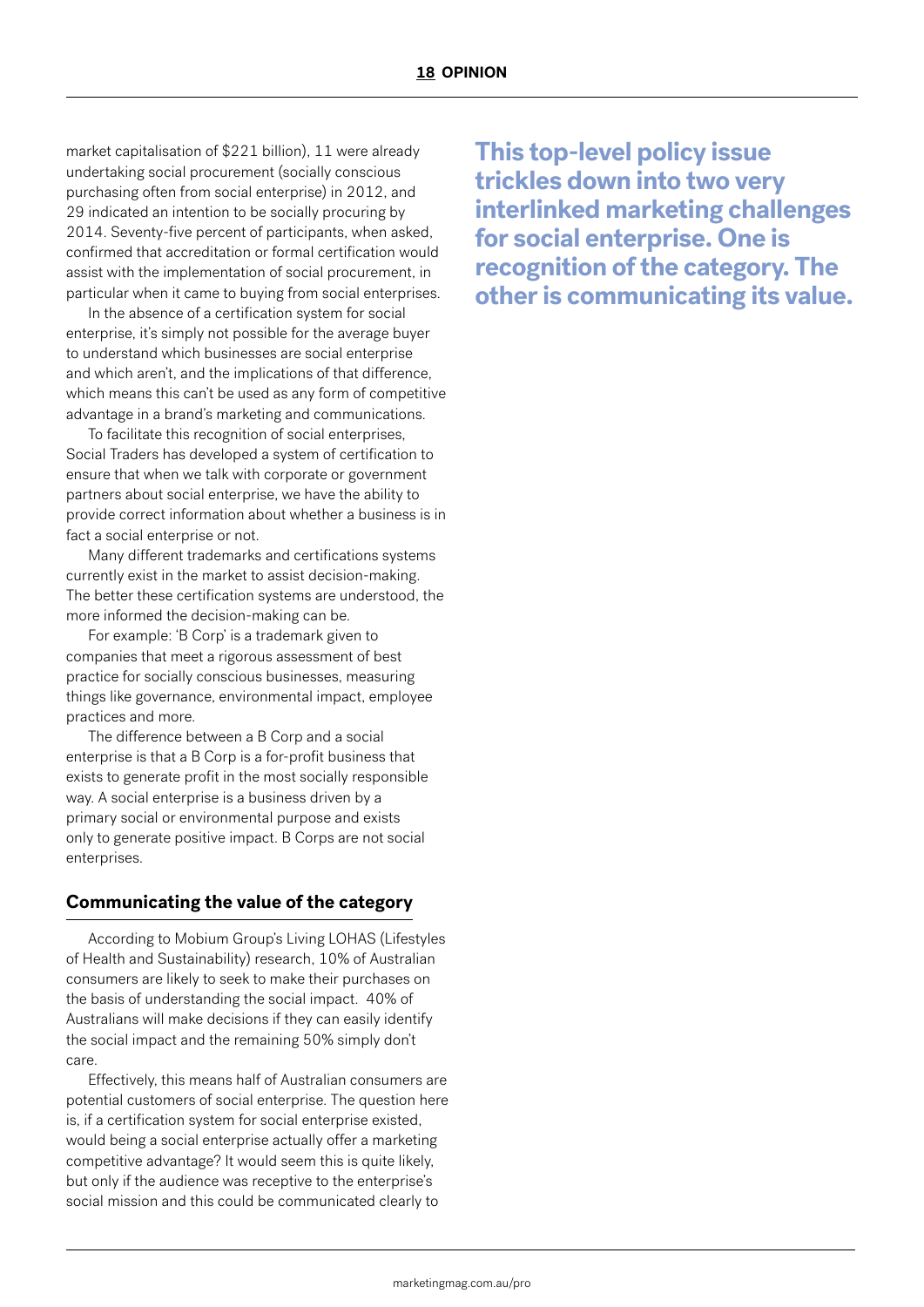the audience at the time of purchase or engagement.

While consumers may also be inclined to use their spending to support social change, the decision on where to direct their support can be clouded with a number of mainstream commercial businesses increasingly looking to operate in the social impact space.

In the mind of a consumer, it can be hard to evaluate the value between a major brand like Mount Franklin turning its lids pink and donating \$250,000 of its profits to support the McGrath Foundation versus a social enterprise like Thankyou operating with a single purpose – to donate its profits to fund poverty and sanitation programs. Both are positive initiatives, deserving support on their own merits, but one is a social enterprise by definition and the other is not, although it provides a great example of affirmative corporate social responsibility. It's important to note, that social enterprises aren't the panacea to the world's ills and they aren't necessarily superior to any other business model. They're simply a viable business model that has the ability to be really successful at being both economically sustainable and generating social impact.

To assist consumers in finding social enterprise products that support a cause with which they're aligned, Social Traders collaborated with Australia Post to develop Australia's only (to my knowledge!) social enterprise online marketplace. This relatively new platform – called Good Spender – currently has over 80 certified social enterprises selling over 2000 products and it offers consumers the chance to purchase items based on both

product categories (food, homewares, clothing etc) and/or the causes they wish to support (homelessness, disability, environment etc).

There are many other ways that Social Traders is working to develop the category of social enterprise in Australia. We have created the only national social enterprise conference (Social Traders Masters Conference) to promote knowledge and information sharing and the only national awards ceremony (Social Enterprise Awards) to recognise and reward excellence, and we have co-funded the only national research (Finding Australia's Social Enterprise Sector) dedicated to mapping the social enterprise sector in Australia.

It's through these sector-building activities that we are leading the development of social enterprise sector in Australia. In doing so, we've worked with organisations of all shapes and sizes. We've built coalitions and collaborated wherever possible with government, philanthropy, corporations, consumers and social enterprises to work towards greater recognition and support for social enterprise to continue to grow and develop in Australia.

What's the potential we think we can reach? By 2025, we hope that social enterprise will be contributing 3 to 4% of GDP with 30,000 social enterprises employing 500,000 Australians, and government, corporate and individuals recognise and value the social enterprise category as a vehicle to create social impact and change.▲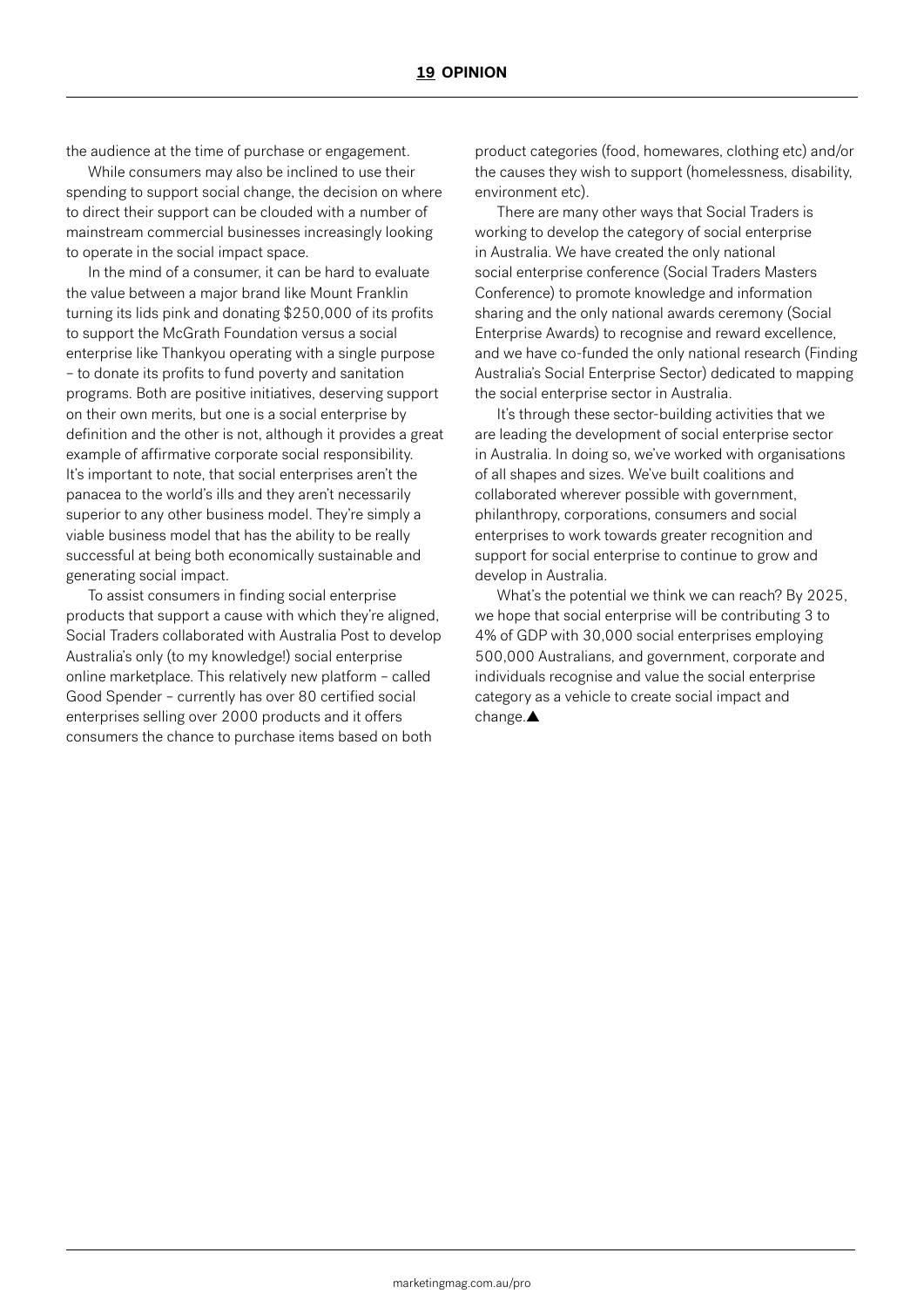## **Opinion: A model partnership**

**Brands have much to gain through the right social enterprise partnerships, writes Chris Raine, CEO of Hello Sunday Morning.**

 $66$  PPeople are good and they want to do good things. The democratisation of information has created a more powerful consumer to decide what brands they consume... the future of marketing rests on what the company does that has meaning." – Biz Stone, Oxford University, 2014.

According to a recent survey completed by Cone Communications in the US, 94% of customers will switch to a brand (of equivalent product and price) if it supports a social cause. This is a powerful idea – an idea that reflects the changing nature of the role of business in the world.

Once upon a time, a corporation could get away with creating all kinds of externalities, as long as it maximised shareholder wealth. But today, with the rise of social media, the desire for transparency and a talent pool that demands more of their company – this is actually no longer the best way to do that. Companies need to genuinely be good corporate citizens or they are at a competitive disadvantage.

This presents an incredible opportunity for charities. Charities are in the business of building social impact – the very thing consumers are now searching for in their everyday products and services. It means charities can go beyond traditional fundraising mechanisms – such as sending a group of backpackers into the street to guilt individuals into giving or spending inordinate amounts of money on professional grant writers to lobby governments and family foundations. Charities now have a product that corporations are looking for – a brand that people trust.

As the CEO of Hello Sunday Morning, an Australian charity aimed at helping people change their relationship with alcohol, I have been very excited by this evolution, because it is an opportunity that not only helps us become more financially sustainable, but also (and more importantly) have a greater impact in the world with the work we do.

Over the past two years, we have had three major corporate partners: Vodafone Foundation, NIB Foundation and Macquarie Group Foundation. Each of them are multi-year partnerships and have gone through several iterations of projects and engagements, but what guides

them is this simplicity of values alignment between our respective brands and the desire to do meaningful work.

#### **Impact, brand and people**

Like any good partnership, there has to be synergy in working together. Over the years we have come to settle on a model of partnership that can be measured in three key areas – impact, brand and people.

First, there is the corporate foundation's financial investment in our impact. Our charity is focused on building technology that supports people to change their relationship with alcohol. This could be an app to help people with strategies and tips on how to change (you can find these at hellosundaymorning.org) or technology that emergency physicians use in hospitals to triage patients into appropriate care (such as our ED Screener). These are discrete projects that we can measure the impact of through downloads, reach and changes in self-reported consumption patterns of our users.

**Hello Sunday Morning has 16% national brand awareness; our goal is to get to 90% in five years' time – to be the 'beyondblue for alcohol'.**

Second, there is the partnership of brands. Brands are a symbol of what the company stands for. Hello Sunday Morning has 16% national brand awareness; our goal is to get to 90% in five years' time – to be the 'beyondblue for alcohol'. Partnering with corporate brands enables us to both improve our reach, but also leverage off the awareness these established corporate brands have. On the other hand, we know that a post on one of our corporate partner's Facebook pages mentioning the work we are doing together gets an enormous amount of customer engagement and support – people trust brands that invest back into the community.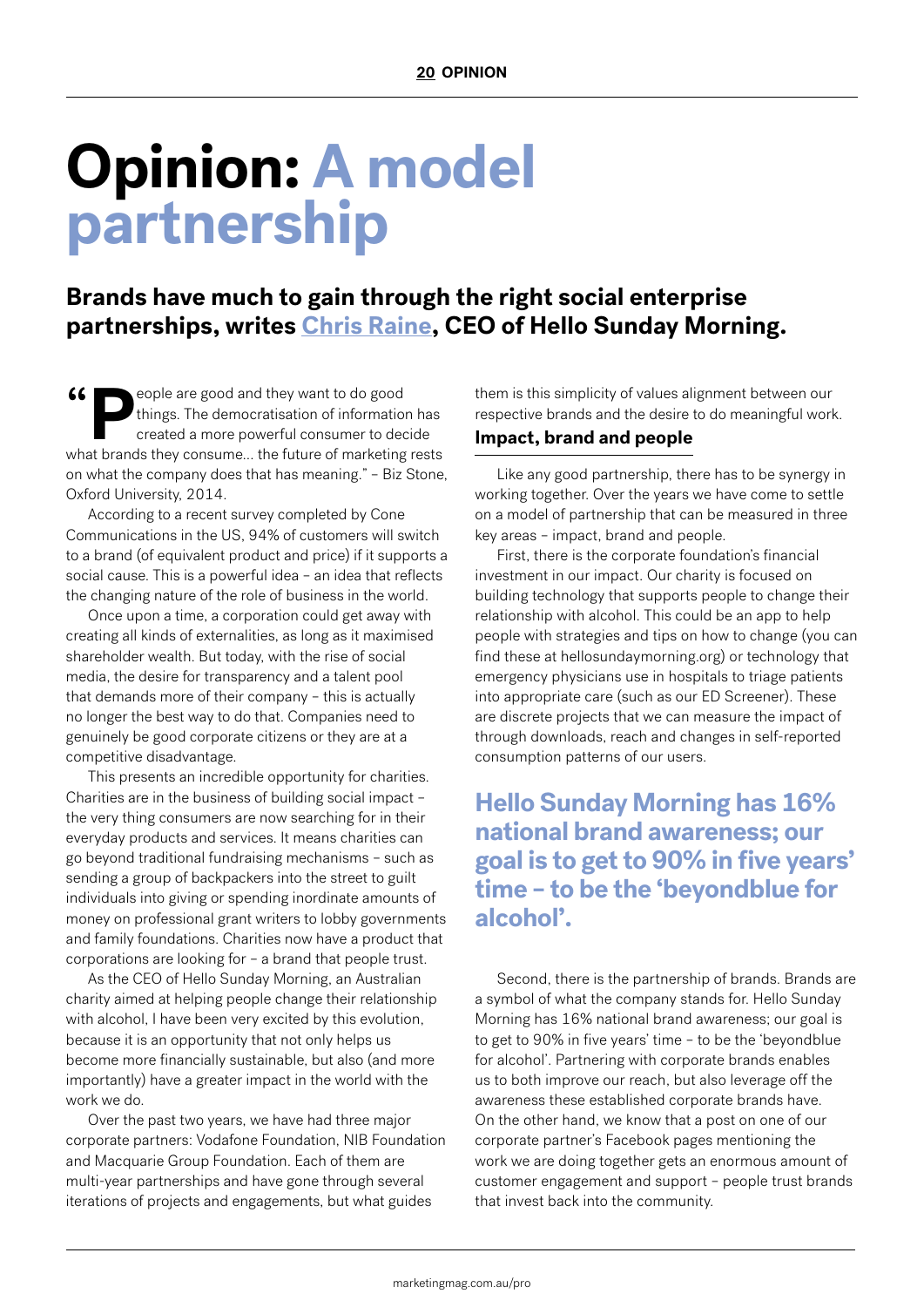Finally, there is a partnership of people. We are a small charity of seven people. Having these partnerships has meant we are able to tap into the extraordinary talent that sits in the UX, marketing, finance teams of our corporate partners. Providing these meaningful opportunities, rather than getting them to fundraise for us or help out doing a job they have no training for, we bring the challenges we face in our technology and communications in a way that means the people can use their expertise to support us.

#### **Case studies**

#### **ALYSSA JONES, HEAD OF VODAFONE FOUNDATION AUSTRALIA**

Back in late 2013, Vodafone Foundation went through a process to identify a new purpose and cause focus. From listening to our staff and our customers, we settled on supporting charities through what we live and breathe every day – mobile technology – to help improve health, which was identified as the most critical issue facing our customers and people.

We promoted our new grant opportunities to charities nationally, and Hello Sunday Morning applied. We were immediately impressed with the aspirational brand it had built, its online platform, which was scientifically proven to be effective in improving health, and also by how it had answered our brief. Out of 80 applicants, Hello Sunday Morning was one of five charities shortlisted. After hearing its general manager Jamie Moore pitch, it was chosen as one of our three partners.

The key insight we identified was that Hello Sunday Morning users were desperate for an easier way in which they could get the support they needed, when they needed it. With smartphones outnumbering bars and pubs in Australia, what better way to do this than through mobile?

Vodafone Foundation exists purely to donate funds to achieve a social impact and our way of doing this is to fund technology projects that improve health. The great thing about Hello Sunday Morning is that mobile technology is core to what it does. It exists to provide world-class technology that helps people change how they drink and improve their health. The synergies are fantastic.

We also seek to involve our people to help our charity partners achieve their goals. For example, our Digital UX (user experience) team was instrumental in helping Hello Sunday Morning develop UX into the DNA of a new app it is building.

And while Vodafone Foundation provides the funding, the apps we support will only tangibly improve health if people are aware of and download them. That's where Vodafone comes in. In May 2015, Hello Sunday Morning unveiled its new iPhone app 'HSM', which was promoted through Vodafone's owned (such as in-store posters and a call centre on hold message) and earned channels (below the line: social media and PR) to help increase awareness of the app and drive downloads.

We're delighted with what Hello Sunday Morning has achieved with our support to date including:

• 20,000 downloads of the app, with 70% of users halving alcohol consumption from hazardous to low risk drinking levels,

• growing its user base from 25,000 in 2013 to 90,000 in 2016,

• significantly increasing the charity's brand awareness nationally, and

• Vodafone staff involvement and passion for Hello Sunday Morning – many of our staff use the app and get together on Sunday mornings for fun, healthy and hangover-free team activities.

#### **ANNA LE MASURIER, ACTING CO-HEAD OF MACQUARIE GROUP FOUNDATION**

"One of the criteria that Macquarie looks for in supporting non-profit organisations is how they are finding new ways to address social problems. In awarding Hello Sunday Morning our 2015 Social Innovation Award, we recognised that HSM identified and is trying to address the lack of support services for people who drink to excess, but aren't physically dependent. This is despite the fact that almost four million people in Australia are classified as binge drinkers. So there was a clear opportunity to target this issue and HSM came up with an innovative solution, which we found compelling.

Macquarie staff have volunteered with HSM for a number of years, starting with our Kick Starter mentoring program through the School for Social Entrepreneurs. Staff have also offered pro bono financial modelling services and technology workshops to share their expertise with HSM. We see this as an invaluable component of our partnership, enabling individual employees to become part of the long-term relationship that the Macquarie Group Foundation has with HSM.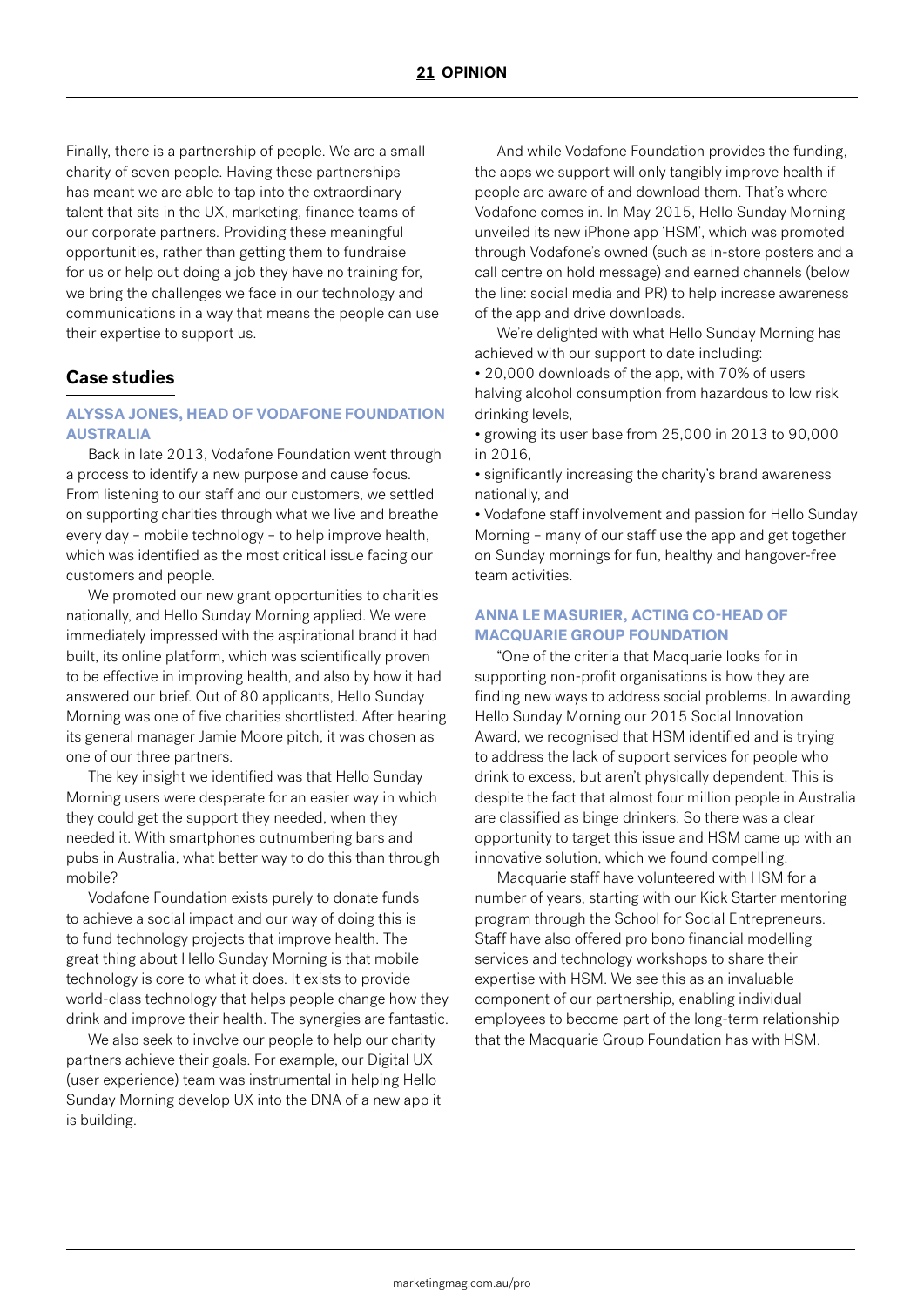#### **AMY TRIBE, EXECUTIVE OFFICER AT NIB FOUNDATION**

Hello Sunday Morning ticks a lot of boxes in terms of alignment with NIB's brand, demonstrating a similar commitment to innovation and the use of online technologies to help influence and guide people's decisions around health.

As one of Australia's leading health insurance providers, NIB is an enabler for people to take ownership of their health and well-being. This theme is shared with Hello Sunday Morning. Both brands are committed to empowering and educating consumers, so they have the means to make more informed decisions when it comes to lifestyle choices that support good health.

Authentic and useful opportunities for employee engagement are an important consideration for NIB Foundation when entering new partnerships. Hello Sunday Morning has demonstrated a commitment to involving our people wherever possible for volunteering opportunities, as well as the chance to leverage our employees' skill set.

Hello Sunday Morning requested a few hours with the usability experts in NIB's online team to workshop the prototype of its next app, which is funded by the Foundation. While Hello Sunday Morning initiated the

request for assistance, the benefits were mutual. Both parties gained insights into the approach taken by each online team, providing a fresh perspective that could be integrated into future projects. NIB employees that assisted on the project found that working with a unique and inspiring cause like Hello Sunday Morning provided both personal reward, and a positive and motivating team experience.

Our belief in the potential for innovative digital solutions to tackle health challenges is reflected in our partnership with Hello Sunday Morning. It has effectively leveraged the rise of social media and harnessed this technology as a means to engage consumers and empower them to improve their relationship with alcohol.

Digital platforms have enabled this to be achieved in a way that traditional forms of communications wouldn't have allowed. Social media is an established component of NIB's marketing mix and to share a partnership with an online brand that generates such unique content so closely aligned with our core values is invaluable to our brand personality. Reciprocally, as an established player in the health industry, we are able to assist HSM via corporate backing and increase its reach by exposing its brand to NIB's more than 25,000 social followers. ▲